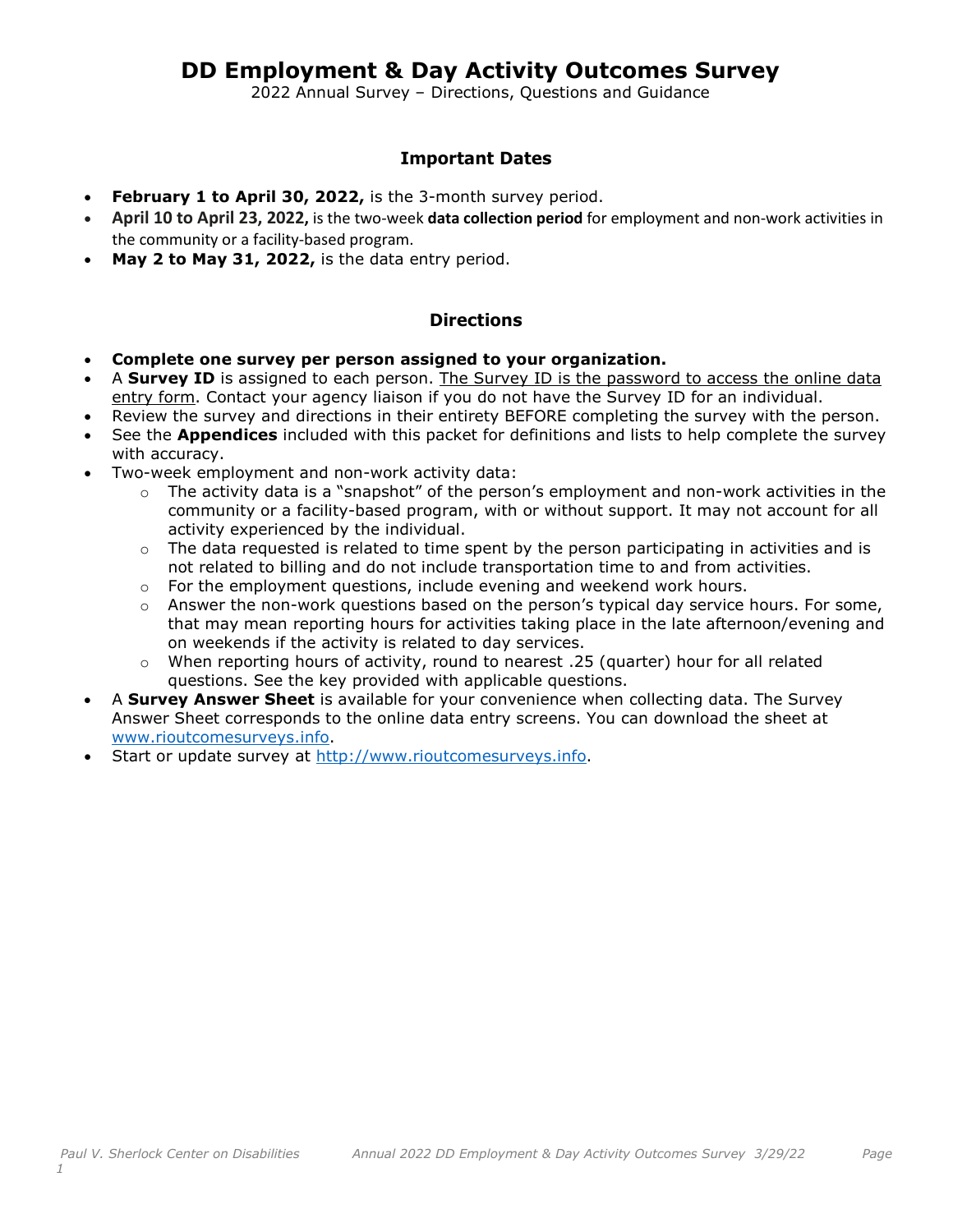### **Demographics**

Survey ID: \_\_\_\_\_\_\_\_\_ Initials: \_\_ Date of Birth: \_\_\_\_\_\_\_\_

#### **Did you participate in employment or day activities in the community or a DDD facility-based program between February 1 to April 30, 2022?** These activities may have been provided in-person or remotely.

**Yes**, I participated in some employment and/or day activities in the community or at a DDD facilitybased program between February 1 to April 30, 2022.

**No**, I did not participate in employment and/or day activities in the community or at a DDD facilitybased program for any period of time between February 1 to April 30, 2022.

#### **If no, provide reason:**

- \_\_ Pandemic related
- \_\_ High school/under 22
- \_\_ Funding issue/awaiting waiver determination \_\_ New/pending services
- \_\_ Systems capacity issue (e.g., on agency wait list/ lack of staff, no access to services)
- \_\_ Transferring agency
- \_\_ Extended vacation/absence
- \_\_ Temporarily declined/refused/suspended agency services
- \_\_ Lack of follow-thru by family or participant \_\_ Health issues
- \_\_ Hospitalized/nursing home/hospice/assisted living
- \_\_ Services provided out of state
- \_\_ Solely Community Support funding respite/home health aide/RN services
- \_\_ Attending a Medicaid funded day program (e.g., Generations, Living Well, etc.)
- \_\_ Attending Elder Program only
- \_\_ In-home supports only (e.g., activities of daily living)
- \_\_ Closed/discharged/terminated BHDDH services \_\_ Deceased
- $\hskip1cm$  Other:  $\hskip1cm$

Comment (optional): \_\_\_\_\_\_\_\_\_\_\_\_\_\_\_\_\_\_\_\_\_\_\_\_\_\_\_\_\_\_\_\_\_\_\_

### **DEMOGRAPHICS:**

#### **Living Arrangement** (check one):

- \_\_ Own Home/Apartment \_\_ Family Home/Apartment \_\_ Agency Owned/Operated
- 

**\_\_\_\_\_\_\_\_\_\_\_\_\_\_\_\_\_\_\_\_\_\_\_\_\_\_\_\_\_**

- 
- 
- \_\_ Shared Living Provider (SLA) \_\_ Institution/Nursing Home/Hospital \_\_ Homeless / Shelter
- \_\_Unknown \_\_ Not Applicable

**Residential Provider:** Provide only if the Living Arrangement provided above is Agency Owned/ Operated or Shared Living Provider. *Select a provider from Appendix D.* 

### **Employment/Day Provider:** List all that apply. *Select providers from Appendix D.*

Continue to **Section 1** if the person participated in day or employment activities between February 1 to April 30, 2022. **If not, stop here.**

**\_\_\_\_\_\_\_\_\_\_\_\_\_\_\_\_\_\_\_\_\_\_\_\_\_\_\_\_\_ \_\_\_\_\_\_\_\_\_\_\_\_\_\_\_\_\_\_\_\_\_\_\_\_\_\_\_\_\_**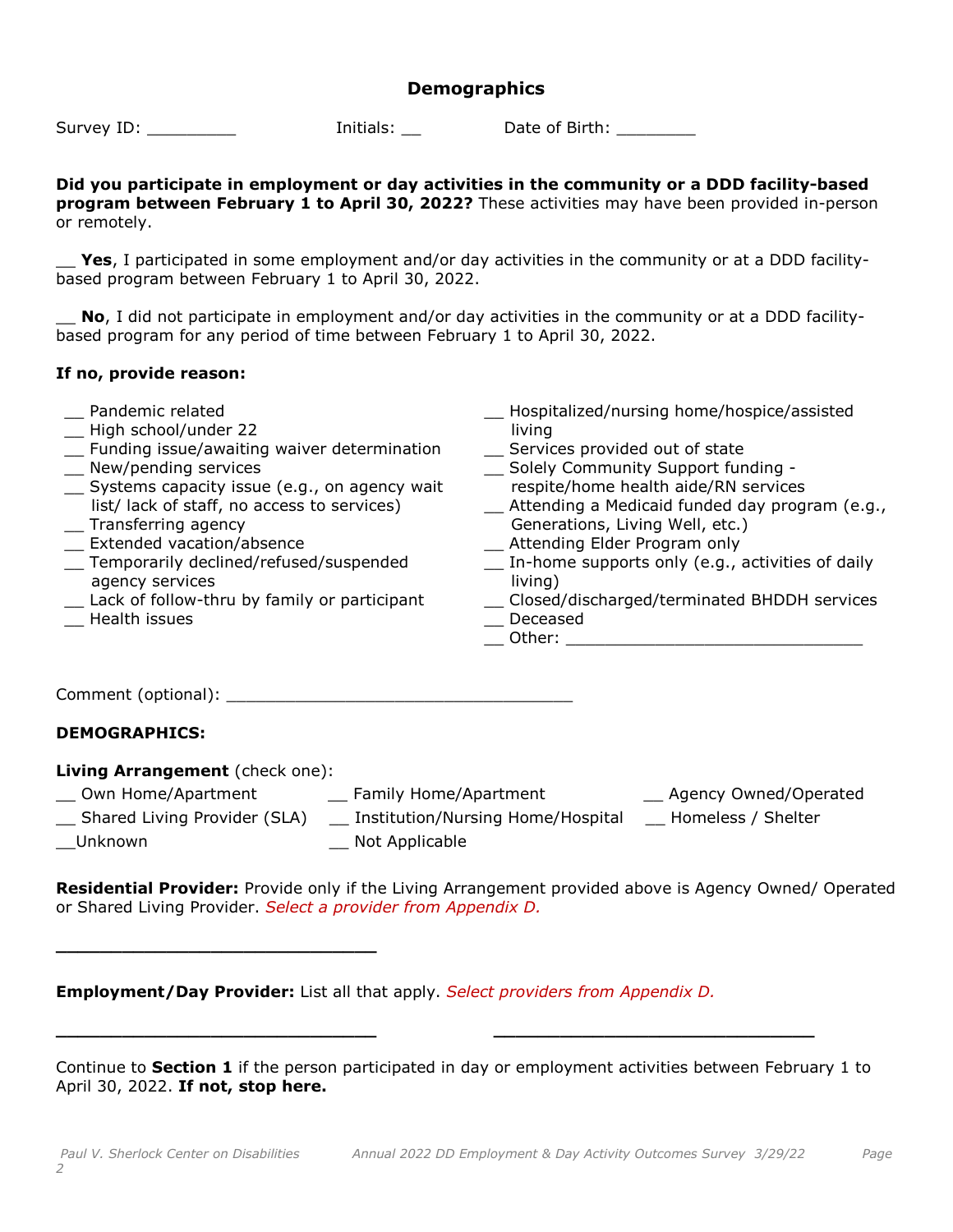### **Section 1: Activity Categories and General Questions**

#### 1. **In which of the following activities did you participate February 1 to April 30?**

*Check all that apply, whether or not you have hours to report for the two-week data period of April 10 to April 23, 2022*.

### *SEE APPENDIX A – ACTIVITY DEFINITIONS*

- \_\_ Supported Employment Services **(Complete Section 2)**
- \_\_ Individual Employment (Employer Payroll) **(Complete Section 3)**
- \_\_ Self-Employed **(Complete Section 4)**
- \_\_ Provider Paid Individual Employment **(Complete Section 5)**
- \_\_ Provider Paid Group Employment **(Complete Section 6)**
- \_\_ Community-based Non-Work Activity **(Complete Section 7)**
- \_\_ Facility-Based Non-Work Activity- DDD provider **(Complete Section 8)**
- \_\_ Elder Program Non-Work Activity *(no additional data collected for this activity)*

#### 2. **Did you receive information on Social Security Work Incentives February 1 to April 30, 2022?**

*Refers to receiving information to learn how earnings impact SSI, SSDI, and health insurance. Check all that apply.*

| No information received                                  | Spoke with a Social Security Administration    |
|----------------------------------------------------------|------------------------------------------------|
| _ Provided written materials                             | Representative                                 |
| Attended Work Incentive information                      | Called Ticket to Work Helpline                 |
| session                                                  | Written benefits Plan received from CWIC       |
| _ Attended an individual counseling session              | Written benefits plan in process by CWIC       |
| with a CWIC                                              | A CWIC is a Certified Work Incentives Benefits |
| <b>Example 2 Accessed Social Security Administration</b> | Counselor. See APPENDIX E for a list of CWICs. |
| website                                                  |                                                |

#### 3. **What best describes your status with the Office of Rehabilitation Services (ORS) between February 1 to April 30, 2022?**

| Applied/Application pending<br>Open Case (new or ongoing) | Closed-Success within 3-Month Period<br>Closed-Other within 3-Month Period<br>None |
|-----------------------------------------------------------|------------------------------------------------------------------------------------|
|-----------------------------------------------------------|------------------------------------------------------------------------------------|

#### **Please continue to Sections 2 – 7.**

*The sections you will complete going forward will be based on the activities selected in Question 1*.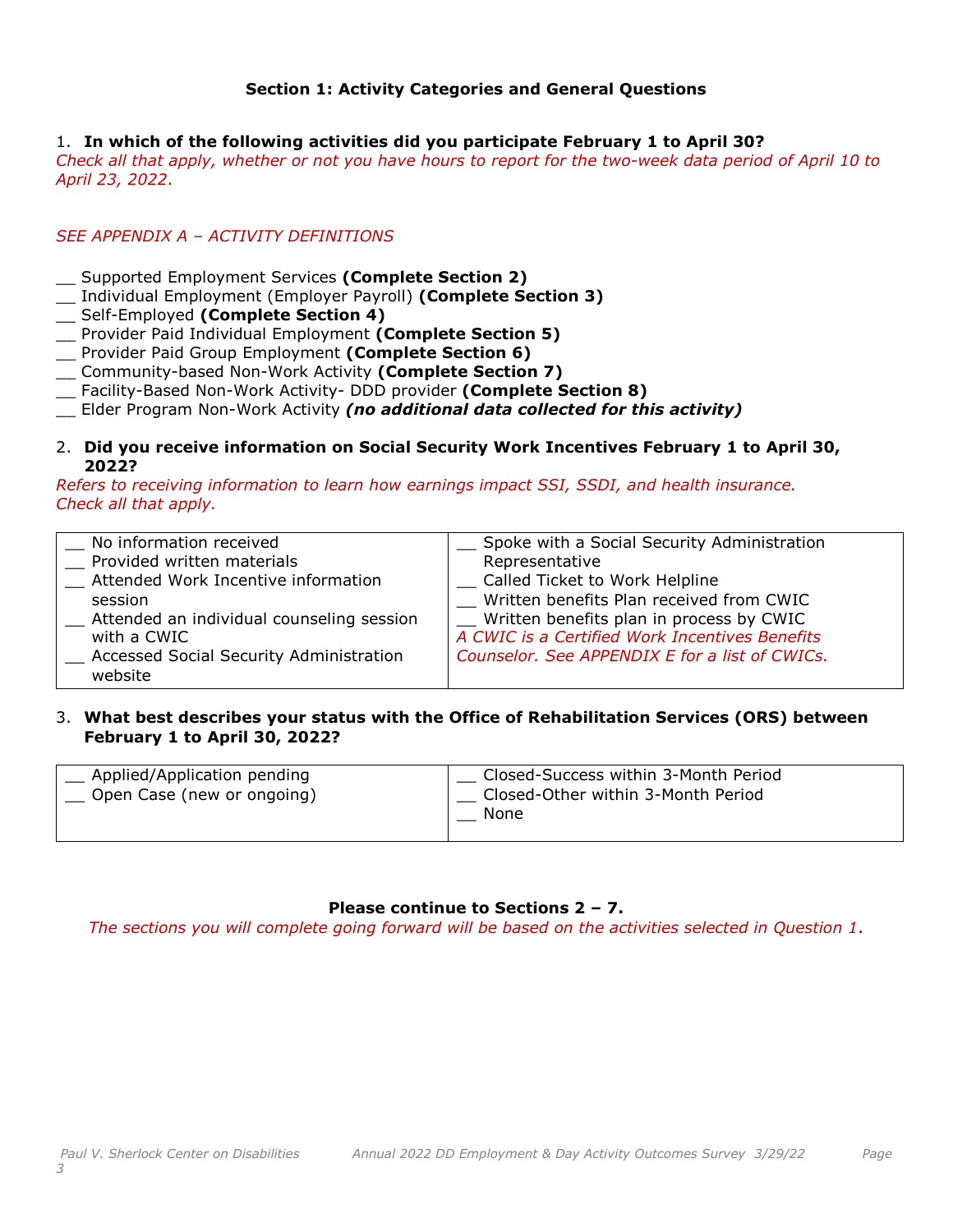## **Section 2: Supported Employment Services (SES)**

*If you did not check "Supported Employment Services" in Question 1, SKIP to Section 3.*

| Question                                                                                                         | <b>Response</b>                                                                                                                                                                                                                                                                                                                                                                                                                                                                                                                                                                                                                                                                                   |
|------------------------------------------------------------------------------------------------------------------|---------------------------------------------------------------------------------------------------------------------------------------------------------------------------------------------------------------------------------------------------------------------------------------------------------------------------------------------------------------------------------------------------------------------------------------------------------------------------------------------------------------------------------------------------------------------------------------------------------------------------------------------------------------------------------------------------|
| 4. Were you referred to or did you start<br>receiving supported employment services<br>between Feb 1 - Apr 30?   | 4. SES Referred / Started:<br>Yes, I was referred to/started SES between Feb<br>1 - Apr 30<br>No, I was enrolled in SES before Feb. 1                                                                                                                                                                                                                                                                                                                                                                                                                                                                                                                                                             |
| 4a. If yes, who referred you to Supported<br><b>Employment Services?</b>                                         | 4a. SES Referral Source:<br>$\equiv$ Self / family<br>_ School<br>Adult Service Provider<br>_ Office of Rehabilitation Service (ORS)<br>BHDDH<br>Other: when the control of the control of the control of the control of the control of the control of the control of the control of the control of the control of the control of the control of the control of the control of                                                                                                                                                                                                                                                                                                                    |
| 5. Which of the following job search activities did<br>you participate in or complete between Feb 1 -<br>Apr 30? | 5. Job Search Activities: Check all that apply.<br>- I participated in an Employment-focused, person-<br>centered planning meeting (not ISP)<br>I created a Community Map to help me learn<br>about businesses near me<br>I attended an informational interview, job<br>shadow, or tour with an employer<br>I completed a job trial, situational assessment,<br>or internship with an employer<br>I attended a Job club/class (job search or job<br>retention related)<br>I created a written resume<br>[1000] I created a visual resume (pictures or video)<br>I applied for 1 or more jobs online or in-person<br>I attended 1 or more job interview/s with an<br>employer<br>None of the above |
| 6. How many short-term vocational experiences<br>(<30 days) did you complete between Feb 1<br>- Apr 30?          | 6. SES # of Short-term vocational experience:<br>Count each vocational experience only once even if                                                                                                                                                                                                                                                                                                                                                                                                                                                                                                                                                                                               |
| Examples: mock interview, job shadowing, brief<br>situational assessment                                         | it takes place over multiple days.                                                                                                                                                                                                                                                                                                                                                                                                                                                                                                                                                                                                                                                                |
| 7. How many long-term vocational experiences<br>(>30 days) did you complete between Feb 1<br>- Apr 30?           | 7. SES # of Long-term vocational experiences:<br>Count each vocational experience only once even if                                                                                                                                                                                                                                                                                                                                                                                                                                                                                                                                                                                               |
| Examples: job trial, situational assessment,<br>internship                                                       | taking place over multiple days.                                                                                                                                                                                                                                                                                                                                                                                                                                                                                                                                                                                                                                                                  |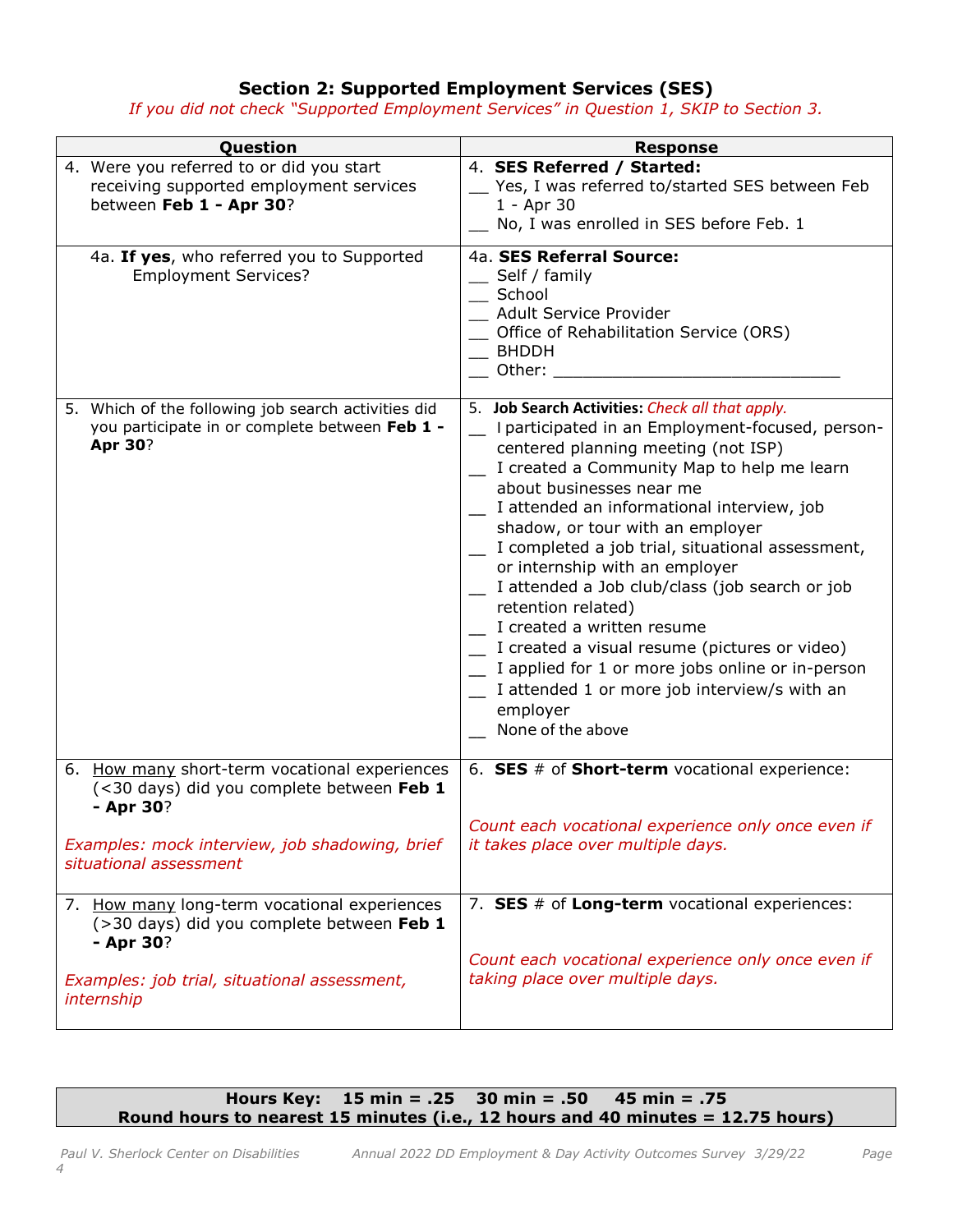| 8. How many businesses were contacted on<br>your behalf to develop a vocational<br>experience or job opportunity between Feb1<br>$-$ April 30?                                                                                                                                                                                                                              | 8. SES # of Businesses contacted:<br>Count each business only once even if contacted<br>multiple times in the 3-month period.                                                                                                                                                                                                                                                                                                                                                                                                              |
|-----------------------------------------------------------------------------------------------------------------------------------------------------------------------------------------------------------------------------------------------------------------------------------------------------------------------------------------------------------------------------|--------------------------------------------------------------------------------------------------------------------------------------------------------------------------------------------------------------------------------------------------------------------------------------------------------------------------------------------------------------------------------------------------------------------------------------------------------------------------------------------------------------------------------------------|
| How is Supported Employment Services<br>9.<br>support typically provided?                                                                                                                                                                                                                                                                                                   | 9. SES Method of Support:<br>In-Person Only<br>Remote Only<br>Combination of in-person and remote<br>No supports provided                                                                                                                                                                                                                                                                                                                                                                                                                  |
| 10. How many HOURS (if any) did you<br>participate in each of the following supported<br>employment activities from Apr 10 - Apr<br>23?<br>This question is not designed to capture all<br>supported employment services that an<br>individual may receive.<br>11. It you participated in no hours of SES activity<br>from Apr 10 - Apr 23, what was the primary<br>reason? | 10. SES Hours: Enter the hours for each activity.<br>Round to the nearest 15 minutes (see Hours Key).<br>Career planning (activities to choose/get/keep/<br>change job<br>Post-secondary education or vocational training<br>Short-term vocational experience (<30 days)<br>Long-term vocational experience (>30 days)<br>Job search by or with me<br>Job search on my behalf<br>Job coaching / retention<br>11. Reason no SES Hours:<br>Pandemic<br><b>Health Issue</b><br>Planned Time Off (vacation, etc.)<br>Lack of Supports<br>Other |
| 12. Indicate the SETTINGS where you<br>participated in the supported employment<br>activities reported in Question 10.                                                                                                                                                                                                                                                      | 12. SES Settings: Check all that apply.<br>netWorkRI / Onestop Career Center / DLT<br>Business / Employer<br><b>Public Venue</b><br>School / Training Facility<br>DD Provider Organization<br>Home / Residence                                                                                                                                                                                                                                                                                                                             |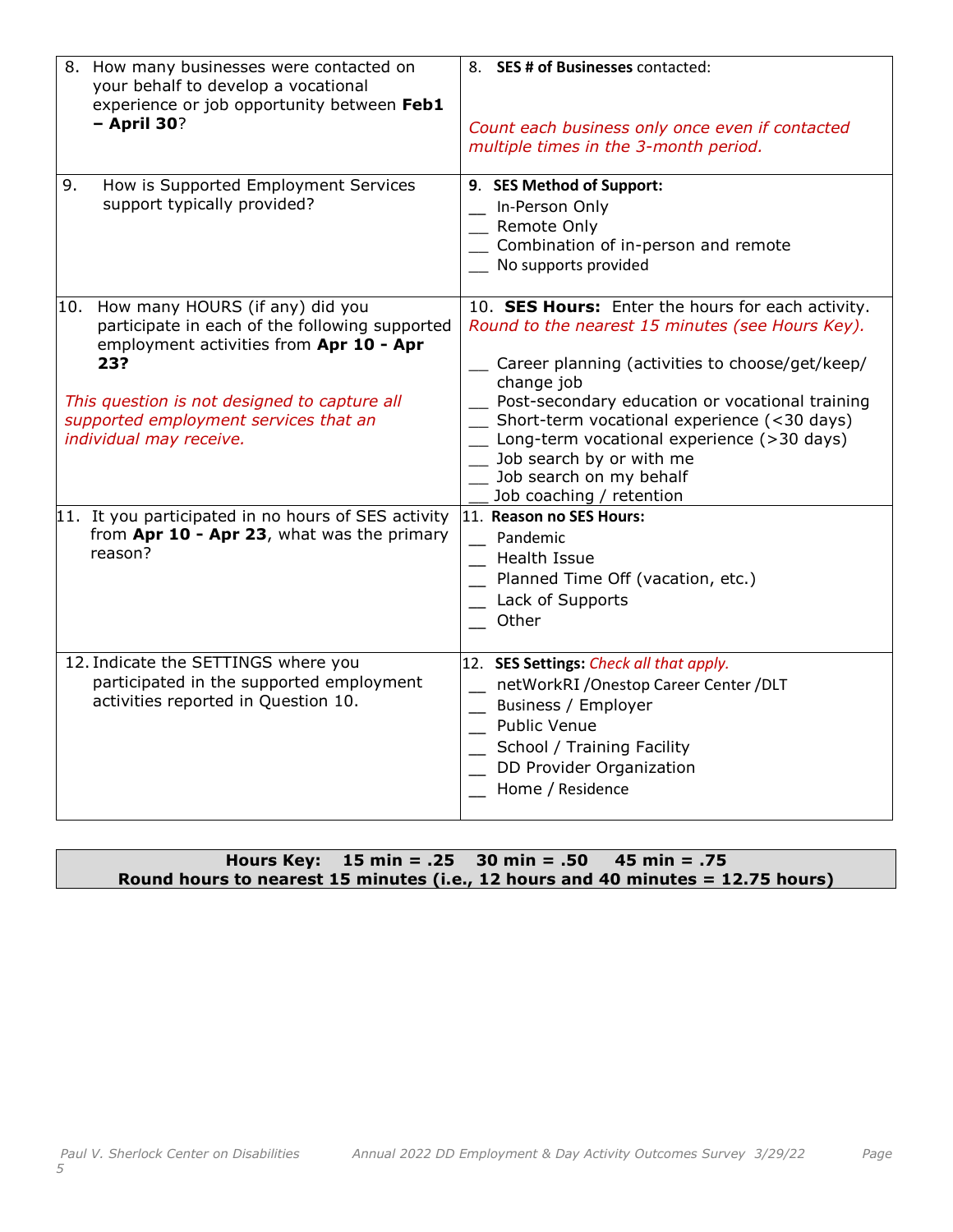## **Section 3: Individual Employment (IE) on Employer Payroll**

*If you did not check "Individual Employment" in Question 1, SKIP to Section 4.*

| Question                                                                           | <b>Response</b>                                                                                                                                                                                                                                                                                                                                       |                                                                                                                                                                                          |  |
|------------------------------------------------------------------------------------|-------------------------------------------------------------------------------------------------------------------------------------------------------------------------------------------------------------------------------------------------------------------------------------------------------------------------------------------------------|------------------------------------------------------------------------------------------------------------------------------------------------------------------------------------------|--|
| 13. Did you <b>START</b> a new<br>individual job between Feb<br>1 - Apr 30?        | 13. IE Started Job:<br>Yes, I started a new individual job hired onto the employer's<br>payroll<br>No, I did not start a new individual job hired onto the employer's<br>payroll.                                                                                                                                                                     |                                                                                                                                                                                          |  |
| 13a. If yes, how was this<br>new job obtained?                                     | 13a. IE Job Obtained:<br>Hired into existing job<br>Hired into customized job (i.e., carved, created)                                                                                                                                                                                                                                                 |                                                                                                                                                                                          |  |
| Did you END an individual<br>14.<br>job between Feb 1 - Apr<br>30?                 | 14. IE Ended Job:<br>Yes, I ended an individual job hired on the employer's payroll.<br>No, I did not end an individual job hired on the employer's payroll.                                                                                                                                                                                          |                                                                                                                                                                                          |  |
| 14a. If yes, primary<br>reason for the individual<br>job ending?                   | 14a. IE Reason Job Ended:<br>Check one.<br>_ Hired into a new job<br>Chose to leave job / not a<br>match<br>_ Chose to leave job /<br>pandemic related<br>Laid off / general<br>_ Laid off / pandemic related<br>Employer Closed / Relocated<br>_ Lack of available job<br>supports / general<br>Lack of available job<br>supports / pandemic related | Lack of transportation to job<br>Change or loss of benefits -<br>financial<br>Change or loss of benefits -<br>medical<br>Individual moved/changed<br>address<br>_ Health issues<br>Other |  |
| 14b. If yes, how long were<br>you employed at the<br>individual job that<br>ended? | 14b. IE Job Length:<br>$< 1$ month<br>1 month or $\ge$ < than 3 mos.<br>$\equiv$ 3 mos. or > < than 6 mos.<br>6 mos. or $>$ < than 12 mos.                                                                                                                                                                                                            | $\frac{1}{2}$ 1 yr or > < than 2 yrs<br>$\angle$ 2 yrs or > < than 5 yrs<br>$\frac{1}{2}$ 5 yrs or > < than 10 yrs<br>10 yrs or $>$                                                      |  |
| 15. Were you employed in an<br>individual job from Apr 10 -<br>23?                 | 15. VES ____ NO<br>If yes, continue to Question 16.                                                                                                                                                                                                                                                                                                   |                                                                                                                                                                                          |  |

### **If you were not employed in an individual job from Apr 10 - Apr 23, skip to Section 4.**

If you worked more than one individual job from Apr 10 - Apr 23, **pick one** to answer questions 16-27.

| Question                                                                                                  | <b>Response</b>                                                                                                                |
|-----------------------------------------------------------------------------------------------------------|--------------------------------------------------------------------------------------------------------------------------------|
| 16. What is the title of your<br>individual job?                                                          | 16. IE Title:                                                                                                                  |
| Select a title from <b>Appendix B.</b><br>You can look up an occupation at<br>https://www.onetonline.org/ | 16a. Write in title if "OTHER":<br>Before entering "Other" in the online survey, contact Vicki Ferrara at<br>vferrara@ric.edu. |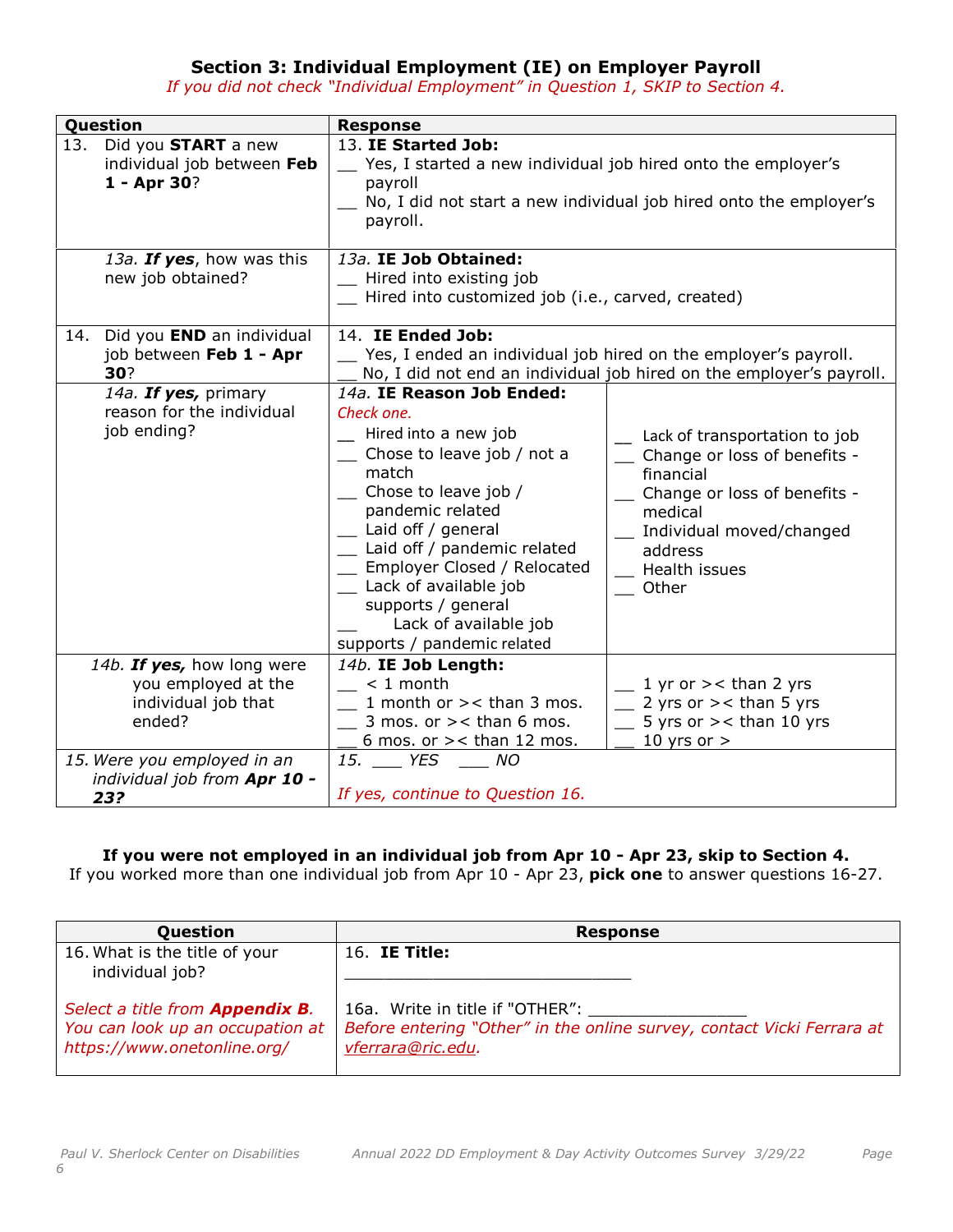| 17. What is the employer type for<br>your individual job?                                                                                                                  | 17. IE Employer Type:<br>Check one.<br>For-Profit Business<br>Non-Profit Business                                                                                                             | Community DD Agency (hired<br>as staff)<br>Government Agency -<br>Federal/ State/City/Town                                                             |
|----------------------------------------------------------------------------------------------------------------------------------------------------------------------------|-----------------------------------------------------------------------------------------------------------------------------------------------------------------------------------------------|--------------------------------------------------------------------------------------------------------------------------------------------------------|
| 18. What is the industry for your<br>individual job?                                                                                                                       | 18. IE Industry:<br>Select an industry from APPENDIX C.                                                                                                                                       |                                                                                                                                                        |
| 19. What level of onsite support<br>do you receive at your<br>individual job?                                                                                              | 19. IE Onsite Support:<br>__ None<br>_ Daily (100% of the time)                                                                                                                               | Daily (some)<br>$\equiv$ Weekly (at least $1x/wk$ )<br>$\equiv$ Monthly (at least 1x/mo)                                                               |
| 20. What level of offsite support<br>do you receive at your<br>individual job?                                                                                             | 20. IE Offsite Support:<br>__ None<br>_ Daily (100% of the time)<br>Daily (some)                                                                                                              | $\equiv$ Weekly (at least 1x/wk)<br>$\equiv$ Monthly (at least 1x/mo)                                                                                  |
| 21. How is job support typically<br>provided?<br>Skip if answer to both onsite<br>/offsite support is none.                                                                | 21. IE Method of Support:<br>_ In-Person Only<br>_ Remote Only                                                                                                                                | Combination of in-person<br>and remote                                                                                                                 |
| 22. What type of employer<br>consultation is provided by<br>agency staff?                                                                                                  | 22. IE Employer Consultation: Check all that apply.<br>__ Face to Face<br>__ None                                                                                                             | __ Remote (Phone, E-mail, Video)                                                                                                                       |
| 23. How do you typically get to<br>your individual job?                                                                                                                    | 23. IE Transportation:<br>Check one.<br>On own (drives car, walk,<br>bike, etc.)<br>_ Public bus (RIPTA)<br>__ RIDE bus (ADA PARA Transit)<br>_ On Demand Service (i.e.,<br>Taxi, Uber, Lyft) | _ Private ambulance<br>_ Agency/Staff provided<br>_ Family member, relative,<br>friend, neighbor, etc.<br>__ Co-worker/Carpool<br>_ NA (works at home) |
| 24. How long have you worked at<br>your individual job?                                                                                                                    | 24. IE Length of Employment:<br>$\frac{1}{2}$ < 1 month<br>1 month or $>$ < than 3 mos.<br>$\frac{1}{2}$ 3 mos. or $>$ < than 6 mos.<br>$\angle$ 6 mos. or > < than 12 mos.                   | $\frac{1}{2}$ yr or > < than 2 yrs<br>$\frac{1}{2}$ 2 yrs or > < than 5 yrs<br>5 yrs or $>$ < than 10 yrs<br>10 yrs or>                                |
| 25. Which of the following<br>employer benefits do you<br>receive?                                                                                                         | 25. IE Benefits Received:<br>Check all that apply.<br>Employer Offered Heath<br>Insurance<br>Sick Leave                                                                                       | Personal Days<br><b>Vacation Days</b><br>Retirement Plan<br>No benefits offered                                                                        |
| 26. What is your hourly WAGE for<br>your individual job?<br>Min. wage is \$12.25.                                                                                          | 26. IE Hourly Wage:<br>Enter dollars and cents, no symbols (i.e., 12.25).                                                                                                                     |                                                                                                                                                        |
| 27. How many HOURS did you<br>work at your individual job<br>from Apr 10 - Apr 23?                                                                                         | 27. IE Work Hours:<br>Round to the nearest 15 minutes (see Hours Key).                                                                                                                        |                                                                                                                                                        |
| 27a. If you worked no hours<br>from Apr 10 - Apr 23, what<br>was the primary reason?                                                                                       | 27a. IE Reason No Hours:<br>Furlough (employed but no<br>hours assigned)<br>_ Personal Leave - Pandemic                                                                                       | _ Planned Time Off (vacation or<br>personal leave)<br>_ Sick Leave<br>Lack of Job Supports<br>Other                                                    |
| $15 \text{ min} = .25$<br>$30 \text{ min} = .50$<br>45 min = $.75$<br><b>Hours Key:</b><br>Round hours to nearest 15 minutes (i.e., 12 hours and 40 minutes = 12.75 hours) |                                                                                                                                                                                               |                                                                                                                                                        |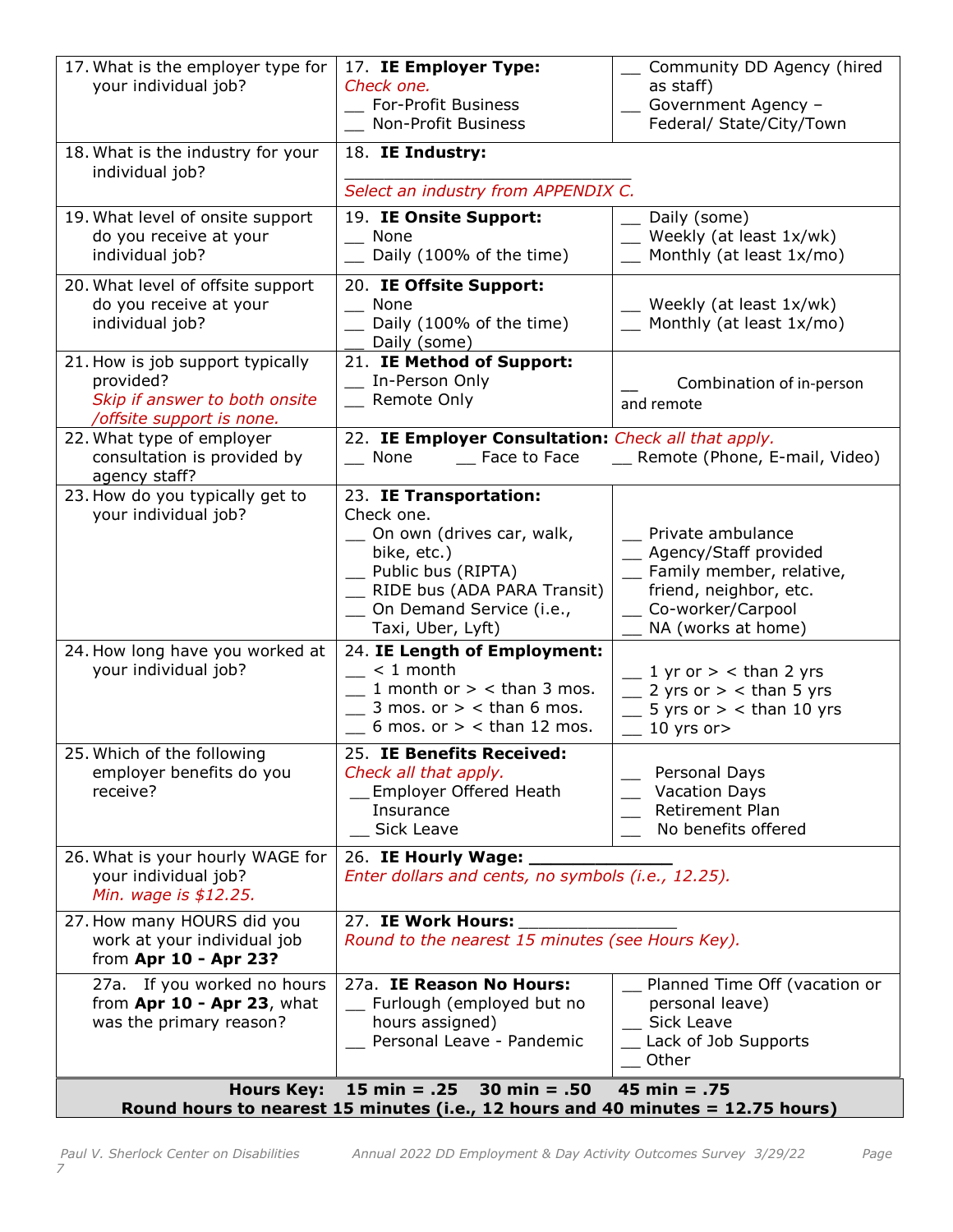## **Section 4: Self-Employed (SE)**

*If you did not check "Self Employed" in Question 1, SKIP to Section 5.* 

| <b>Survey Question</b>                                                                                               | <b>Response</b>                                                                                                                                                                                                                                                                                                                                                                        |                                                                                                                    |
|----------------------------------------------------------------------------------------------------------------------|----------------------------------------------------------------------------------------------------------------------------------------------------------------------------------------------------------------------------------------------------------------------------------------------------------------------------------------------------------------------------------------|--------------------------------------------------------------------------------------------------------------------|
| 28. What is the title of your self-<br>employed job?                                                                 | 28. <b>SE Title:</b>                                                                                                                                                                                                                                                                                                                                                                   |                                                                                                                    |
| Select a job title from APPENDIX<br>B. You can look up an occupation<br>at https://www.onetonline.org/               | 28a. Write in title if you chose "OTHER": ___<br>Before entering "Other" in the online survey, contact Vicki Ferrara at<br>vferrara@ric.edu.                                                                                                                                                                                                                                           |                                                                                                                    |
| 29. How long have you been self-<br>employed?                                                                        | 29. SE Length Self-Employed:<br>$< 1$ month<br>1 month or $>$ < than 3 mos.<br>3 mos. or $>$ < than 6 mos.<br>6 mos. or $>$ < than 12 mos.                                                                                                                                                                                                                                             | 1 yr or $>$ < than 2 yrs<br>$\frac{1}{2}$ 2 yrs or $>$ < than 5 yrs<br>5 yrs or $>$ < than 10 yrs<br>10 yrs or $>$ |
| 30. What level of onsite support<br>do you receive at your self-<br>employed job?                                    | 30. SE Onsite Support:<br>None<br>Daily (100% of the time)<br>Daily (some)                                                                                                                                                                                                                                                                                                             | $\mu$ Weekly (at least $1x/wk$ )<br>$\equiv$ Monthly (at least 1x/ mo                                              |
| 31. How is job support typically<br>provided?<br>Skip if answer to onsite support<br>$(Q30)$ is none.                | 31. SE Method of Support:<br>In-Person Only<br>Remote Only                                                                                                                                                                                                                                                                                                                             | Combination of in-person and<br>remote                                                                             |
| 32. What resources did you use<br>to support your self-<br>employed job from Feb 1 -<br><b>Apr 30?</b>               | 32. SE Resources: choose all that apply<br>$\equiv$ None<br>Attended self-employment course, training, or follow-up<br>networking meeting (e.g., DD Council, SBA class).<br>Received Support from a business association/group (e.g.,<br>SCORE, SBA, Social Enterprise Greenhouse, Chamber of<br>Commerce)<br>Approved SSA PASS Plan<br>Funding from ORS for self-employment<br>Other: |                                                                                                                    |
| 33. What is your estimated gross<br>income for a two-week<br>period?                                                 | 33. SE Estimated Two-Week Gross Income:<br>Round to nearest whole dollar.<br>Use 2-week actual income OR 2-week average for the quarter.                                                                                                                                                                                                                                               |                                                                                                                    |
| 34. How many HOURS did you<br>work at your self-employed<br>job from Apr 10 - Apr 23,<br>2022?                       | 34. SE Work Hours:<br>Use 2-week actual hours OR 2-week average for the quarter.<br>Round to the nearest 15 minutes (See Hours Key)                                                                                                                                                                                                                                                    |                                                                                                                    |
| 34a. If you worked no hours<br>at your self-employed<br>job from Apr 10 - Apr<br>23, what was the<br>primary reason? | 34a. SE Reason No Hours:<br>Personal Leave - Pandemic<br>Planned Time Off (vacation or<br>personal leave)                                                                                                                                                                                                                                                                              | <b>Health Issues</b><br>Lack of Job Supports<br>Other                                                              |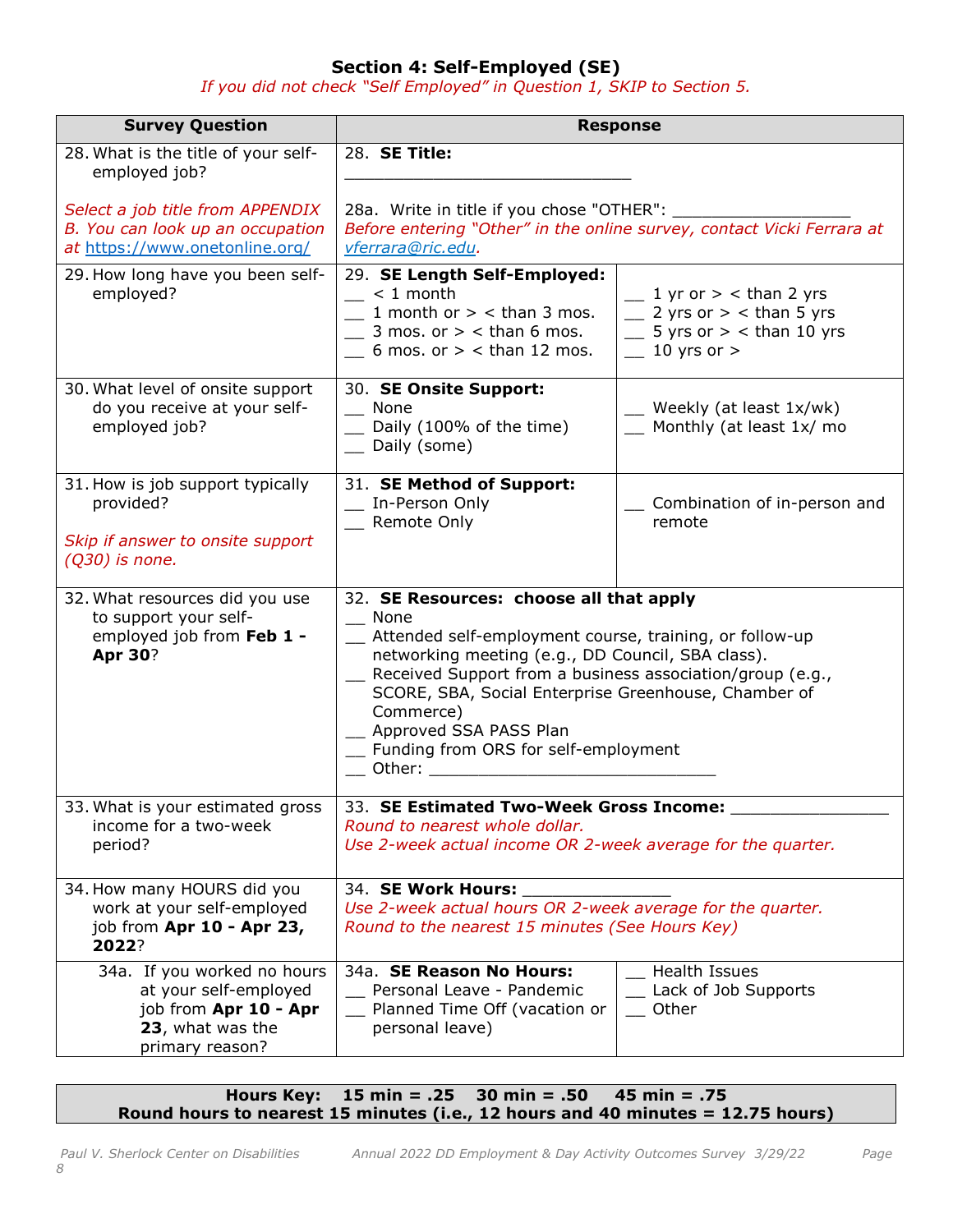## **Section 5: Provider-Paid Individual Employment (PPI)**

*If you did not check "Provider Paid Individual Employment" in Question 1, SKIP to Section 6.* If you worked more than one PPI job from Apr 10 - Apr 23, **pick one** to answer all questions.

| 35. What is the title of your<br>provider-paid individual job?<br>Select a job title from<br>APPENDIX B. You can look up<br>an occupation at<br>https://www.onetonline.org/<br>36. What industry represents your | 35. PPI Title:<br>35a. Write in title if you chose "OTHER": ____<br>Before entering "Other" in the online survey, contact Vicki Ferrara at<br>vferrara@ric.edu.<br>36. PPI Industry:               |                                                                                                                                                      |
|------------------------------------------------------------------------------------------------------------------------------------------------------------------------------------------------------------------|----------------------------------------------------------------------------------------------------------------------------------------------------------------------------------------------------|------------------------------------------------------------------------------------------------------------------------------------------------------|
| provider-paid individual job?                                                                                                                                                                                    | Select an industry from APPENDIX C.                                                                                                                                                                |                                                                                                                                                      |
| 37. What best describes the type<br>of business where you do your<br>provider-paid individual job?                                                                                                               | 37. PPI Business Type:<br>Check one.<br>For-Profit Business<br>Non-Profit Business<br>_ Community DD Agency<br>- Government Agency -<br>Federal/State/City /Town                                   | Business w/ mission to hire<br>workers with disabilities<br>(i.e., NISH/ Ability One,<br>Cookie Place, agency-<br>operated business)                 |
| 38. How do you typically get to<br>your provider-paid individual<br>job?                                                                                                                                         | 38. PPI Transportation:<br>Check one.<br>__ On own (drives car, walks,<br>bike, etc.)<br>__ Public bus (RIPTA)<br>_ RIDE bus (ADA PARA Transit)<br>_ On Demand Service (i.e., taxi,<br>Uber, Lyft) | _ Private ambulance<br>_ Agency/Staff Provided<br>Family member, relative,<br>friend, neighbor, etc.<br>_ Co-worker/Carpool<br>__ NA (works at home) |
| 39. How long have you worked at<br>your provider-paid individual<br>job?                                                                                                                                         | 39. PPI Length of Employment:<br>$< 1$ month<br>1 month or $>$ < than 3 mos.<br>3 mos. or $>$ < than 6 mos.<br>6 mos. or $>$ < than 12 mos.                                                        | $\frac{1}{2}$ yr or $>$ < than 2 yrs<br>$\frac{1}{2}$ 2 yrs or > < than 5 yrs<br>5 yrs or $>$ < than 10 yrs<br>10 yrs or $>$                         |
| 40. What level of onsite support<br>do you receive at your<br>provider-paid individual job?                                                                                                                      | 40. PPI Onsite Support:<br>__ None<br>Daily (100% of the time)<br>Daily (some)                                                                                                                     | $\mu$ Weekly (at least 1x/ wk)<br>$\equiv$ Monthly (at least 1x/mo)                                                                                  |
| 41. What level of offsite support<br>do you receive at your<br>provider-paid individual job?                                                                                                                     | 41. PPI Offsite Support:<br>__ None<br>Daily (100% of the time)<br>Daily (some)                                                                                                                    | Weekly (at least 1x/wk)<br>Monthly (at least 1x/mo)                                                                                                  |
| 42. How is job support typically<br>provided?<br>Skip if both onsite and offsite<br>support are none.                                                                                                            | 42. PPI Method of Support:<br>In-Person Only<br>Remote Only                                                                                                                                        | Combination of in-person and<br>remote                                                                                                               |
| 43. What type of employer<br>consultation is provided by<br>agency staff?                                                                                                                                        | 43. PPI Employer Consultation: Check all that apply.<br>__ Face to Face __ Remote (Phone. E-mail, Video)<br>$\sqrt{ }$ None                                                                        |                                                                                                                                                      |
| <b>Hours Key:</b>                                                                                                                                                                                                | 15 min = $.25$<br>30 min = $.50$                                                                                                                                                                   | 45 min = $.75$                                                                                                                                       |

**Round hours to nearest 15 minutes (i.e., 12 hours and 40 minutes = 12.75 hours)**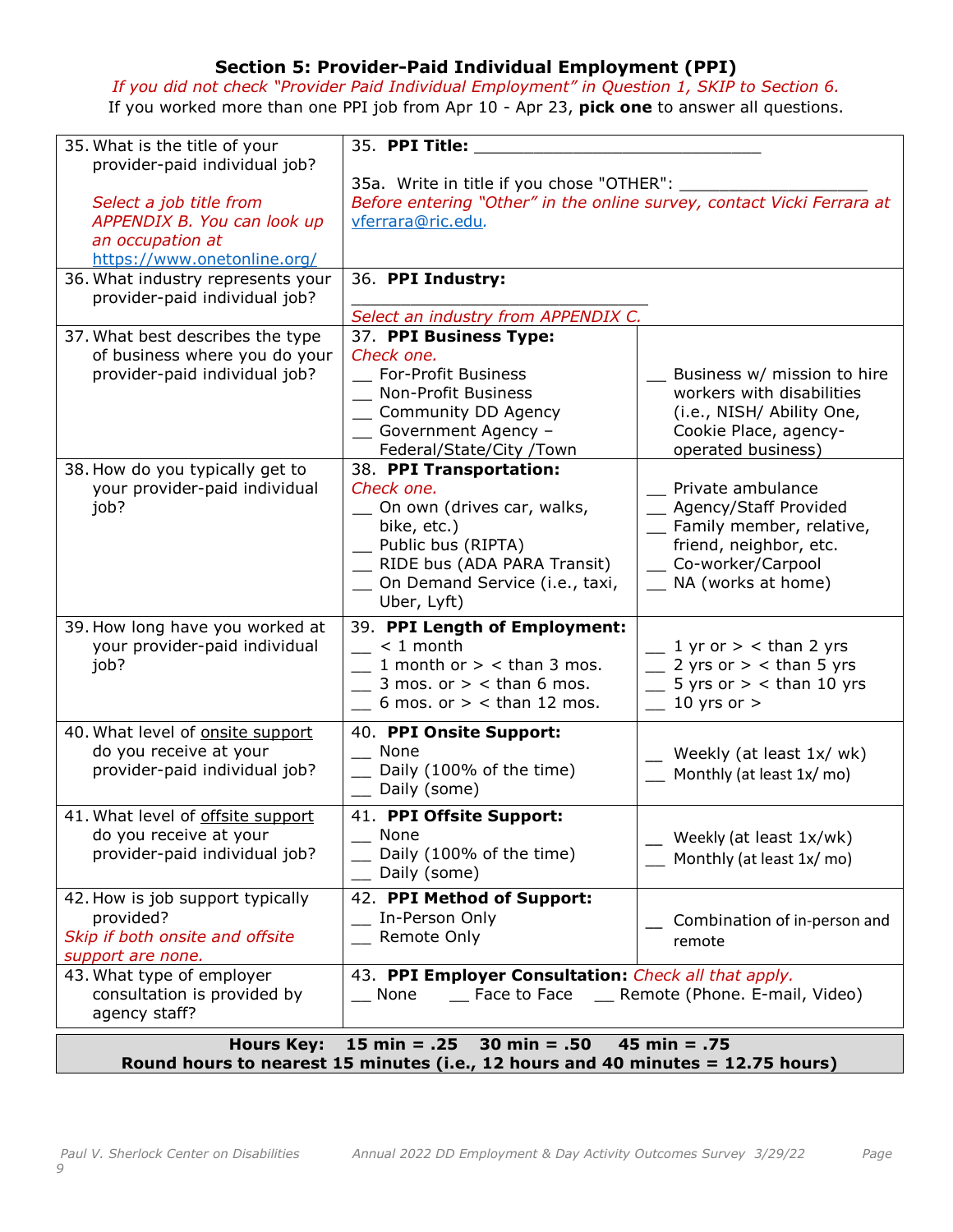| 44. Which of the following<br>employer benefits do you<br>receive?                                         | 44. PPI Benefits Received:<br>Check all that apply.<br>Employer-Offered Health<br>Insurance<br>Personal Days                                               | <b>Retirement Plan</b><br>Sick Leave<br><b>Vacation Days</b><br>No Benefits Offered |
|------------------------------------------------------------------------------------------------------------|------------------------------------------------------------------------------------------------------------------------------------------------------------|-------------------------------------------------------------------------------------|
| 45. What is your hourly WAGE for<br>your provider-paid individual<br>job? Min. Wage is \$12.25             | 45. PPI Hourly Wage:<br>Enter dollars and cents, no symbols (i.e., 12.25)                                                                                  |                                                                                     |
| 46. How many HOURS did you<br>work at your provider-paid<br>individual job from Apr 10 -<br><b>Apr 23?</b> | 46. PPI Work Hours:<br>Round hours to the nearest 15 minutes (see Hours Key).                                                                              |                                                                                     |
| 46a. If you worked no hours<br>from Apr 10 - Apr 23, what<br>was the primary reason?                       | 46a. PPI Reason No Hours:<br>Furlough (employed but no<br>hours assigned)<br>Personal Leave - Pandemic<br>Planned Time Off (vacation or<br>personal leave) | Sick Leave<br>Lack of Job Supports<br>Other                                         |

### **Section 6: Provider-Paid Group Employment (PPG)**

*If you did not check "Provider Paid Group Employment" in Question 1, SKIP to Section 7.* If you worked more than one PPG job from Apr 10 - Apr 23, **pick one** to answer all questions.

| <b>Survey Question</b>                                                                         | <b>Response</b>                                                                                                                      |                                                                                                                                                             |
|------------------------------------------------------------------------------------------------|--------------------------------------------------------------------------------------------------------------------------------------|-------------------------------------------------------------------------------------------------------------------------------------------------------------|
| 47. What is the title of your<br>provider-paid group job?                                      | 47. PPG Title:                                                                                                                       |                                                                                                                                                             |
| Select a job title from APPENDIX<br>B. You can look up an occupation                           | 47a. Write in title if you chose "OTHER": ___                                                                                        |                                                                                                                                                             |
| at https://www.onetonline.org/                                                                 | Before entering "Other" in the online survey, contact Vicki Ferrara<br>at vferrara@ric.edu.                                          |                                                                                                                                                             |
| 48. What industry represents<br>your provider-paid group job?                                  | 48. PPG Industry:                                                                                                                    |                                                                                                                                                             |
|                                                                                                | Select an industry from APPENDIX C.                                                                                                  |                                                                                                                                                             |
| 49. What best describes the type<br>of business where you do<br>your provider-paid group job?  | 49. PPG Business Type:<br>Check one.<br><b>For-Profit Business</b><br>Non-Profit Business<br>Community DD Agency (hired<br>as staff) | Government Agency -<br>Federal/State/City/ Town<br>Business with mission to<br>hire workers with<br>disabilities (e.g., NISH/<br>Ability One, Cookie Place) |
| 50. How many workers with a<br>disability work at the site or<br>on the crew on a typical day? | 50. PPG Number of Workers:<br>2-3 4-6 7-10 more than 10                                                                              |                                                                                                                                                             |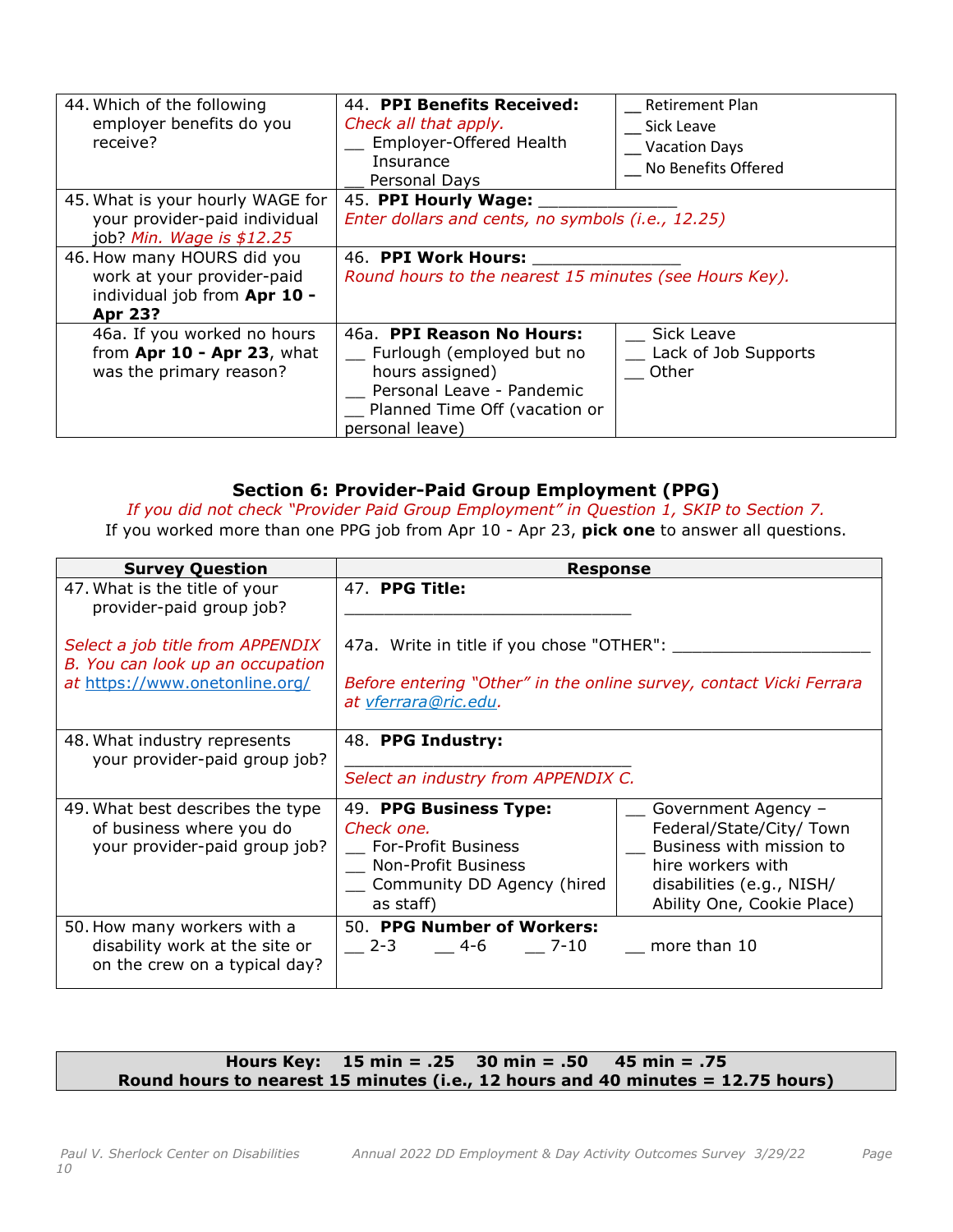| 51. How do you typically get to<br>your provider-paid group job?   | 51. PPG Transportation:<br>Check one.<br>On own (drives car, walks,<br>bike, etc.)<br>_ Public bus (RIPTA)<br>RIDE bus (ADA PARA Transit)<br>_ On Demand Service (i.e.,<br>Taxi, Uber, Lyft) | Private ambulance<br>_ Agency/Staff provided<br>_ Family member, relative,<br>friend, neighbor, etc.<br>_ Co-worker/Carpool<br>_ NA (works at home) |
|--------------------------------------------------------------------|----------------------------------------------------------------------------------------------------------------------------------------------------------------------------------------------|-----------------------------------------------------------------------------------------------------------------------------------------------------|
| 52. How long have you worked at                                    | 52. PPG Length of                                                                                                                                                                            |                                                                                                                                                     |
| your provider-paid group job?                                      | <b>Employment:</b><br>$\sim$ < 1 month<br>$\angle$ 1 month or > < than 3 mos.<br>$\frac{1}{2}$ 3 mos. or > < than 6 mos.<br>6 mos. or $>$ < than 12 mos.                                     | $\frac{1}{2}$ yr or $>$ < than 2 yrs<br>$\frac{1}{2}$ 2 yrs or > < than 5 yrs<br>$\frac{1}{2}$ 5 yrs or > < than 10 yrs<br>$-10$ yrs or >           |
| 53. What level of onsite support                                   | 53. PPG Onsite Support:                                                                                                                                                                      | Daily (some)                                                                                                                                        |
| do you receive at your                                             | __ None                                                                                                                                                                                      | Weekly (at least 1x/wk)                                                                                                                             |
| provider paid group?                                               | Daily (100% of the time)                                                                                                                                                                     | Monthly (at least 1x/mo)                                                                                                                            |
| 54. How is job support typically                                   | 54. PPG Method of Support:                                                                                                                                                                   |                                                                                                                                                     |
| provided?                                                          | _ In-Person Only                                                                                                                                                                             | _ Combination of in-person and                                                                                                                      |
|                                                                    | <b>Remote Only</b>                                                                                                                                                                           | remote                                                                                                                                              |
| Skip if onsite support is none.                                    |                                                                                                                                                                                              |                                                                                                                                                     |
| 55. Which of the following<br>employer benefits do you<br>receive? | 55. PPG Benefits Received:<br>Check all that apply.<br>Employer-Offered Health<br>Insurance<br>Sick Leave                                                                                    | Personal Days<br><b>Vacation Days</b><br><b>Retirement Plan</b><br>No benefits offered                                                              |
| 56. What is your hourly WAGE for                                   | 56. PPG Hourly Wage:                                                                                                                                                                         |                                                                                                                                                     |
| your provider-paid group job?<br>Min wage is $$12.25$              | Enter dollars and cents, no symbols (i.e., 12.25)                                                                                                                                            |                                                                                                                                                     |
| 57. How many HOURS did you                                         | 57. PPG Work Hours:                                                                                                                                                                          |                                                                                                                                                     |
| work at your provider-paid<br>group job from Apr 10 - Apr<br>23?   | Round to the nearest 15 minutes (see Hours Key)                                                                                                                                              |                                                                                                                                                     |
| 57a. If you worked no hours                                        | 57a. PPG Reason No Hours:                                                                                                                                                                    |                                                                                                                                                     |
| from Apr 10 - Apr 23, what                                         | _ Furlough                                                                                                                                                                                   | _ Sick Leave                                                                                                                                        |
| was the primary reason?                                            | Personal Leave - Pandemic                                                                                                                                                                    | Lack of Job Supports                                                                                                                                |
|                                                                    | Planned Time Off (vacation or                                                                                                                                                                | Other                                                                                                                                               |
|                                                                    | personal leave)                                                                                                                                                                              |                                                                                                                                                     |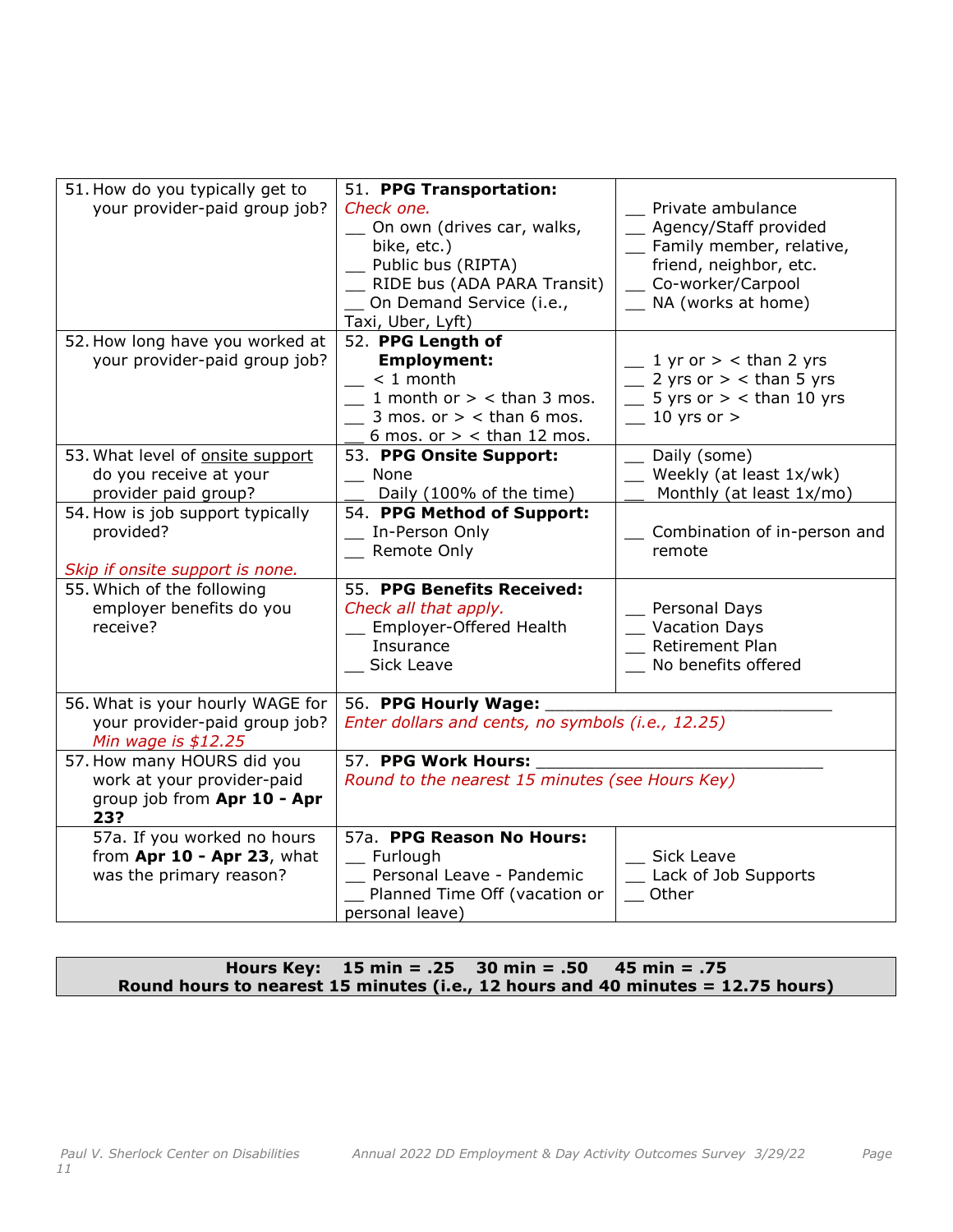### **Section 7: Community-Based Non-Work Activity (CBNW)**

*If you did not check "Community-based Non-Work" in Section 1, SKIP to Section 8.* 

| <b>Survey Question</b>                                                                                                                                                                                                                                                                                                                                                                                                                                     | <b>Answer</b>                                                                                                                                                                                                                                                                                                                                                                                                                                                                        |                                                                                                                         |
|------------------------------------------------------------------------------------------------------------------------------------------------------------------------------------------------------------------------------------------------------------------------------------------------------------------------------------------------------------------------------------------------------------------------------------------------------------|--------------------------------------------------------------------------------------------------------------------------------------------------------------------------------------------------------------------------------------------------------------------------------------------------------------------------------------------------------------------------------------------------------------------------------------------------------------------------------------|-------------------------------------------------------------------------------------------------------------------------|
| 58. How many HOURS did you<br>participate in each of the<br>following community-based<br>non-work activities from Apr<br>10 - Apr 23?<br>Answer the non-work questions<br>based on the person's typical day<br>services. For some, that may<br>mean reporting hours for activities<br>occurring in the late afternoon/<br>evening and on weekends if the<br>activity is related to day services.<br>Do not include transportation to<br>and from activity. | 58. CBNW Hours:<br>Round hours to nearest 15 minutes (see Hours Key).<br>Art, Leisure, Recreation (e.g., movies, dining out, sightseeing,<br>crafting class)<br>- Health & Fitness (e.g., exercise, info session, daily walk)<br>_ Adult Education or Training (for personal enrichment)<br>_ Soft Skills / Employment Related<br>_ Activities of Daily Living<br>_ Volunteering<br>_ All Other<br>Use "All Other" for activities not captured in one of the 6<br>categories listed. |                                                                                                                         |
| 59. For the CBNW hours reported<br>in question 58, check the<br>response that bests describes<br>how many other people from<br>your day services attended<br>these activities with you.                                                                                                                                                                                                                                                                    | 59. CBNW Activities:<br>_ Mostly attended on my own<br>_ Mostly attended with 1 or 2 other people from program<br>Mostly attended with 3 or more people from program                                                                                                                                                                                                                                                                                                                 |                                                                                                                         |
| 60. It you participated in no hours<br>of community-based activity<br>from Apr 10 - Apr 23, what<br>was the primary reason?                                                                                                                                                                                                                                                                                                                                | 60. CBNW Reason No Hours:<br>Pandemic<br>Health Issues                                                                                                                                                                                                                                                                                                                                                                                                                               | Planned Time Off (i.e.,<br>vacation)<br>Lack of Supports<br>Other                                                       |
| 61. Indicate the SETTINGS where<br>you participated in the<br>community-based non-work<br>activity reported in Q55.<br>Skip if there were no hours of<br>community-based activity from<br>Apr 10 - Apr 23.                                                                                                                                                                                                                                                 | 61. CBNW Settings:<br>Check all that apply.<br>_ Public Venue<br>_ Member-based Organization<br>_ School / Training Facility<br>Business / Employer                                                                                                                                                                                                                                                                                                                                  | Senior Center / Facility<br>Virtual (with a community-<br>based organization)                                           |
| 62. How is CBNW support typically<br>provided?                                                                                                                                                                                                                                                                                                                                                                                                             | 62. CBNW Method of Support:<br>__ In-Person Only<br>Remote Only<br>Combination of in-person and remote<br>No Support Provided                                                                                                                                                                                                                                                                                                                                                        |                                                                                                                         |
| 63. How long have you<br>participated in community-<br>based non-work activity with<br>your current provider?                                                                                                                                                                                                                                                                                                                                              | 63. CBNW Length:<br>$\sim$ < 3 mos.<br>3 mos. or $>$ < than 6 mos.<br>$\leq$ 6 mos. or > < than 12 mos.<br>$\_$ 1 yr or $>$ < than 3 yrs                                                                                                                                                                                                                                                                                                                                             | 3 yrs or $>$ < than 5 yrs<br>$\frac{1}{2}$ 5 yrs or > < than 10 yrs<br>$\pm$ 10 yrs or > < than 15 yrs<br>15 yrs or $>$ |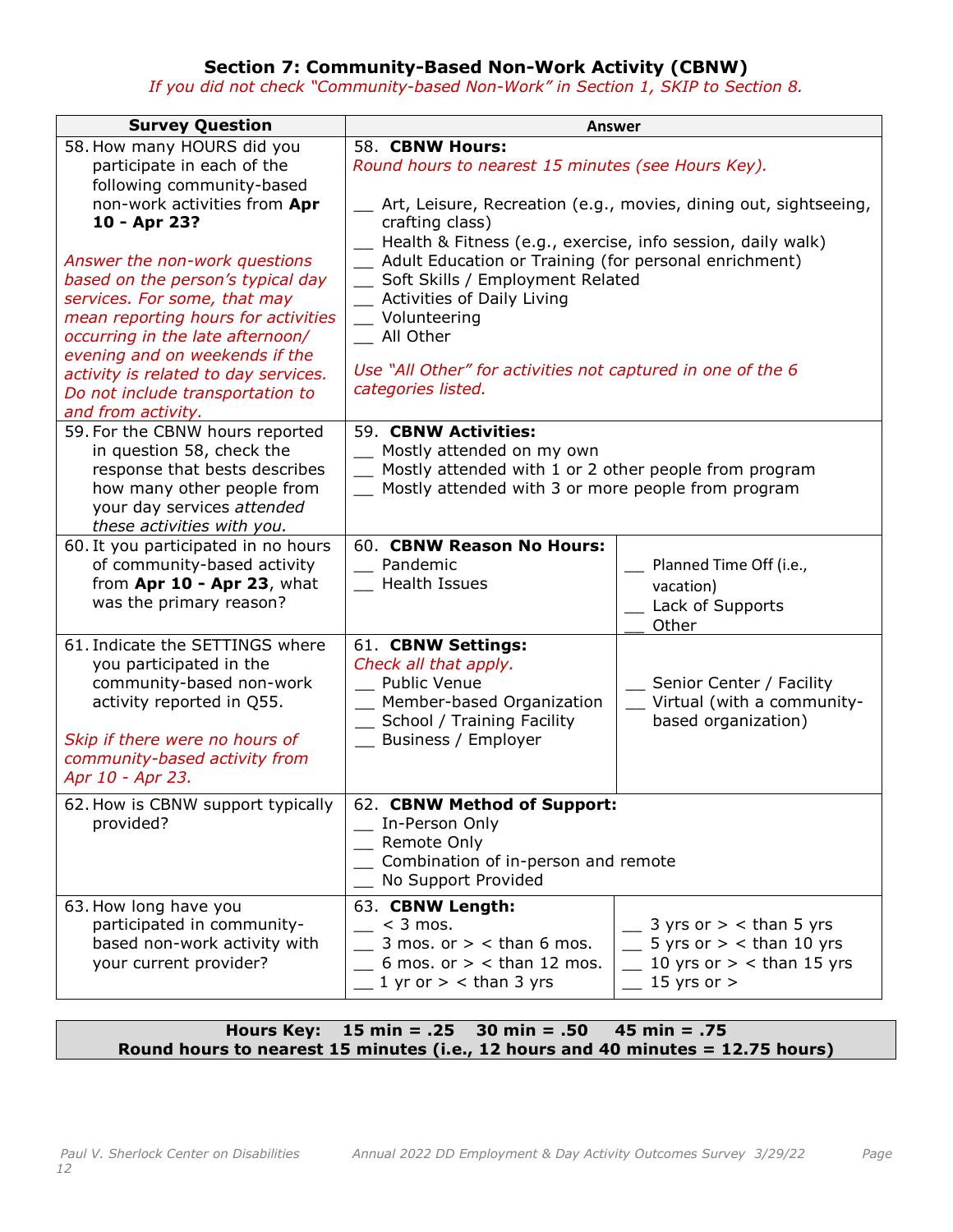## **Section 8: Facility-Based Non-Work Activity (FBNW) with a DDD Provider**

| <b>Survey Question</b>                                                                                                                 | <b>Responses</b>                                                                                                                       |                                                                                                                       |
|----------------------------------------------------------------------------------------------------------------------------------------|----------------------------------------------------------------------------------------------------------------------------------------|-----------------------------------------------------------------------------------------------------------------------|
| 64. How many HOURS did you<br>spend doing facility-based<br>non-work activities from Apr<br>10 - Apr 23?                               | 64. FBNW Hours:<br>Round hours to nearest 15 minutes (see Hours Key).                                                                  |                                                                                                                       |
| 65. If you participated in no<br>hours of facility-based non-<br>work activity from Apr 10 -<br>Apr 23, what is the primary<br>reason? | 65. FBNW Reason No Hours:<br>Pandemic<br><b>Health Issues</b><br>Planned Time Off (vacation, etc.)                                     | Lack of Supports<br>Other                                                                                             |
| 66. How long have you<br>participated in facility-based<br>non-work activities with your<br>current provider?                          | 66. FBNW Length:<br>$<$ 3 mos. (answer 67a)<br>3 mos. Or $>$ < than 6 mos.<br>6 mos. Or $>$ < than 12 mos.<br>1 yr or $>$ < than 3 yrs | $\frac{1}{2}$ 3 yrs or $>$ < than 5 yrs<br>5 yrs or $>$ < than 10 yrs<br>10 yrs or $>$ < than 15 yrs<br>15 yrs or $>$ |
| 67. How is Facility Based<br>Services support typically<br>provided?                                                                   | 67. FBNW Method of Support:<br>In-Person Only<br>Remote Only<br>Combination of in-person and remote<br>No supports provided            |                                                                                                                       |

|  | Hours Key: $15 \text{ min} = .25$ 30 min = $.50$ 45 min = $.75$                 |
|--|---------------------------------------------------------------------------------|
|  | Round hours to nearest 15 minutes (i.e., 12 hours and 40 minutes = 12.75 hours) |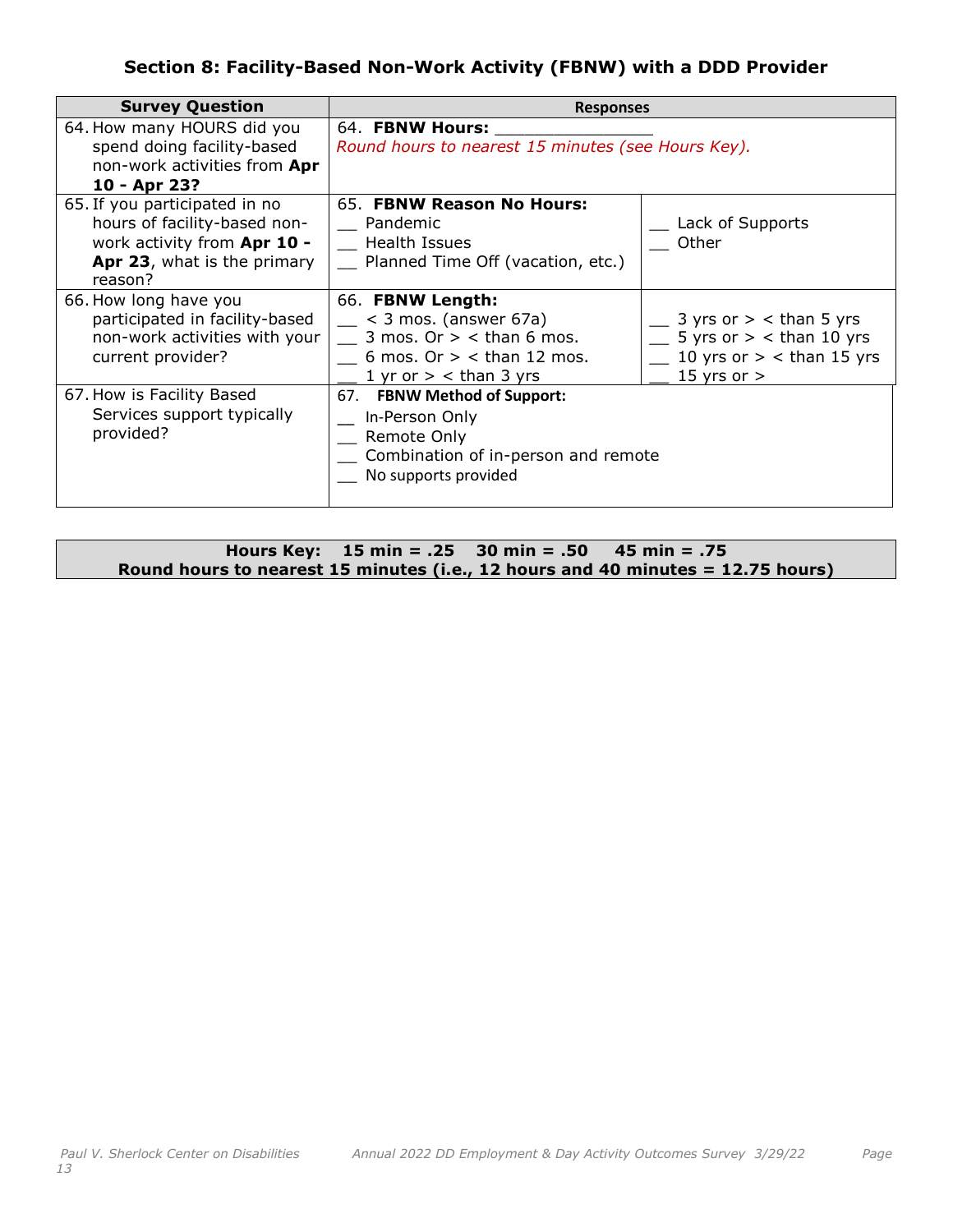## **APPENDIX A: ACTIVITY DEFINITIONS**

**Supported Employment Services**: **Services or Activities** to choose, get or keep a job on an employer's payroll or self-employment. Includes activities such as employment/ career planning, exploring job task and environment likes and dislikes and places of interest, community mapping for employment, attending a work skills training, short- and long-term vocational experiences (informational interview, job shadow, tour of business, internship or onsite assessment, Business outreach planning, job search/interviewing, as well, as on or off-site job supports. For some, they may participate remotely from their home in activities offered by Vocational Services Staff, Career counseling, use of web based assessments or tools, an online course/training, etc.

**Individual Employment**: Employed at a community-based, individual job, hired onto the employer's payroll with or without job supports. If an individual works for a DD agency, is eligible for the same benefits and privileges as other agency employees and is paid 100% of their wages by the DD agency, this is considered Individual Employment.

**Self Employed**: Refers to small business ownership that is controlled or owned by the individual or in which the individual is considered to be a private contractor AND guided by a business plan; 100% of the business income goes to the individual/co-owners, and \$400 in annual earnings is expected. The individual reports earnings to SSA and files taxes if income guidelines are met. Self-employment would not include a business that is owned or operated by an organization or provider or an individual's hobby, a chore, or a favor that results in receipt of payment.

**Provider-Paid Individual Employment**: Employed at a community‐based, individual job paid by the provider agency or provider subcontractor. Provider is defined broadly to include DD provider agencies, as well as businesses with a mission to employ workers with disabilities (i.e., NISH, Ability One, Cookie Place, an agency-owned‐business, affirmative business, etc.), and/or when the employer receives wage reimbursement or a subsidy from the provider agency.

**Provider-Paid Group Employment**: Employed at a community‐based job with two or more individuals with disabilities (enclave, work crew, etc.) paid by a provider agency or provider subcontractor. Provider is defined broadly to include DD provider agencies, as well as businesses with a mission to employ workers with disabilities (i.e., NISH, Ability One, Cookie Place, an agency-owned-business, affirmative business), and/or when the employer receives wage reimbursement or a subsidy from the provider agency.

**Community-based Non-Work Activity**: Non-work services or activities that take place in a community setting; may include activities such as arts, leisure and recreation, fitness, education, training, soft skills related to employment and/or vocational awareness, ADL skills, and volunteering. For some, they may participate remotely from their home in activities offered by a community organization ex Library book club; yoga class, etc.

**Facility-based Non-Work Activity with a DDD Provider**: Non-work services or activities that take place in a licensed DDD provider facility/setting. This category often occurs in facilities referred to Day Activity or Day Habilitation programs or a group home. For some, they may participate remotely from their home and in activities facilitated by an agency Facility-Based Non-Work Day Program.

**Program for Elderly Persons Non-Work Activity**: Non-work services or activities within a program specifically for elderly persons (i.e., provider-operated senior program, senior center, adult daycare).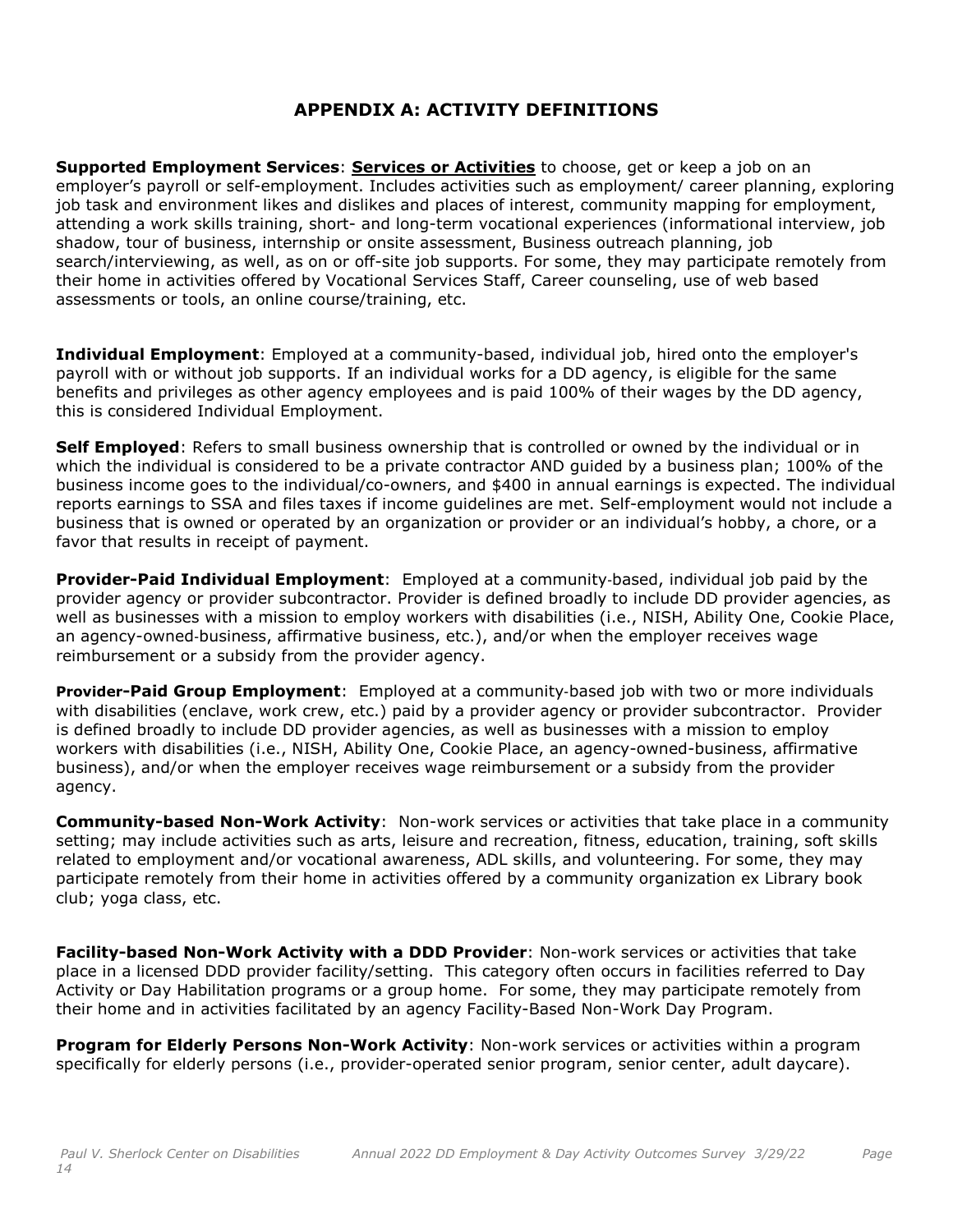**APPENDIX B: JOB TITLE LIST**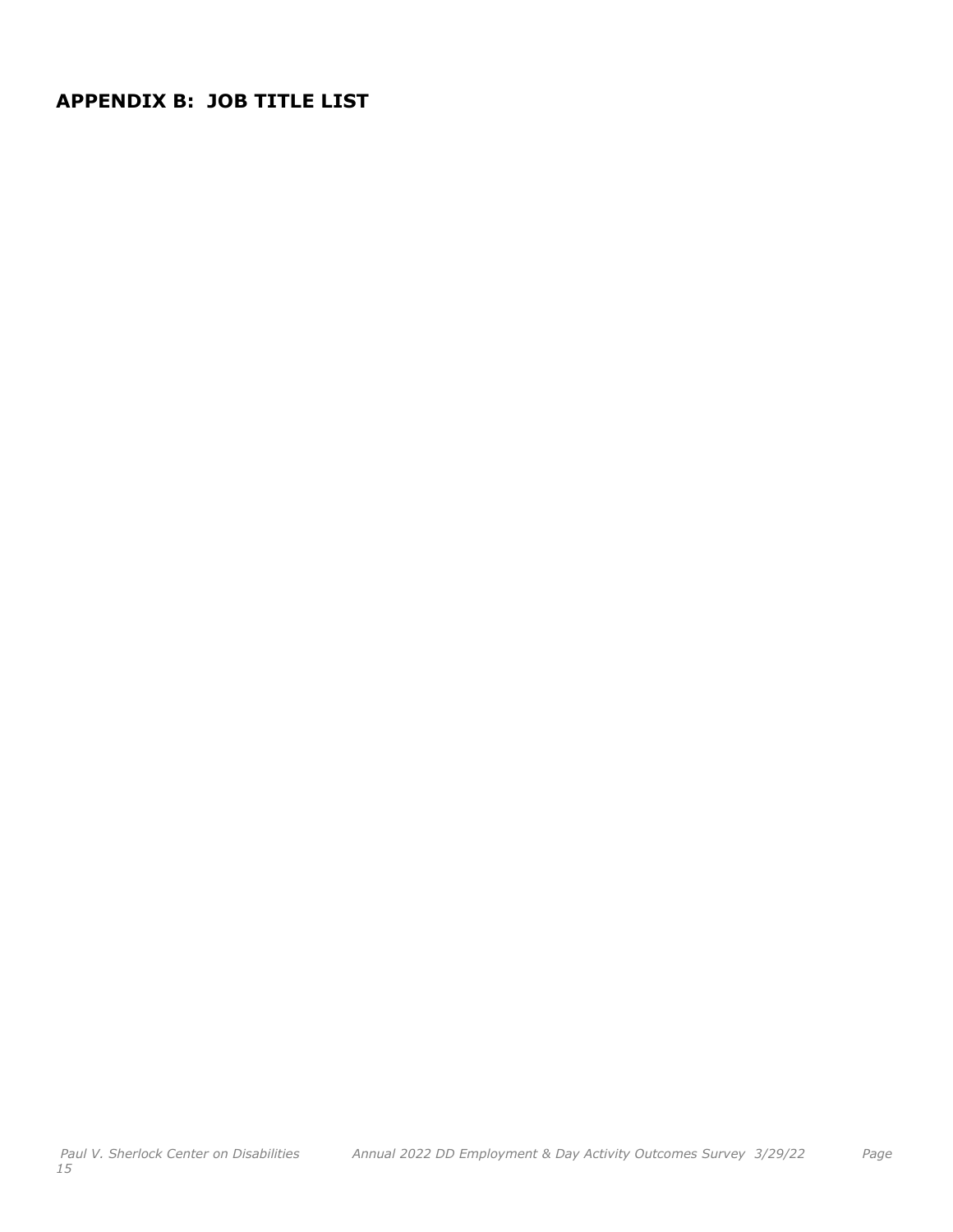| <b>Accommodation and Food</b><br><b>Services</b><br>Baggage Porter and Bellhop<br>$\bullet$                                                                                                                                                                                                                                                                                                                                                                                                                                                                                                                                                                                                                                                                                                                                                                                                                                                                                                                                                                                                                                                                                                                         | <b>Construction/Trade</b><br>All Trades Helper Assistant<br>(painting, welding, masonry,                                                                                                                                                                                                                                                                                                                                                                                                                                                                                                                                                                                                                                                                                                                                                                                                                                                                                                                                                                                            | Professional, Technical,<br><b>Science</b><br>Writer/Author<br>$\bullet$                                                                                                                                                                                                                                                                                                                                                                                                                                                                                                                                                                                                                                                                                                                                                                                                                                                                                                                                                                                                                                                                                                       |
|---------------------------------------------------------------------------------------------------------------------------------------------------------------------------------------------------------------------------------------------------------------------------------------------------------------------------------------------------------------------------------------------------------------------------------------------------------------------------------------------------------------------------------------------------------------------------------------------------------------------------------------------------------------------------------------------------------------------------------------------------------------------------------------------------------------------------------------------------------------------------------------------------------------------------------------------------------------------------------------------------------------------------------------------------------------------------------------------------------------------------------------------------------------------------------------------------------------------|-------------------------------------------------------------------------------------------------------------------------------------------------------------------------------------------------------------------------------------------------------------------------------------------------------------------------------------------------------------------------------------------------------------------------------------------------------------------------------------------------------------------------------------------------------------------------------------------------------------------------------------------------------------------------------------------------------------------------------------------------------------------------------------------------------------------------------------------------------------------------------------------------------------------------------------------------------------------------------------------------------------------------------------------------------------------------------------|--------------------------------------------------------------------------------------------------------------------------------------------------------------------------------------------------------------------------------------------------------------------------------------------------------------------------------------------------------------------------------------------------------------------------------------------------------------------------------------------------------------------------------------------------------------------------------------------------------------------------------------------------------------------------------------------------------------------------------------------------------------------------------------------------------------------------------------------------------------------------------------------------------------------------------------------------------------------------------------------------------------------------------------------------------------------------------------------------------------------------------------------------------------------------------|
| Cooks/Chef/Baker<br>$\bullet$<br>Dining Room and Cafeteria<br>$\bullet$<br>Attendant<br>Dishwasher<br>$\bullet$<br>Food Preparation and/or Serving<br>$\bullet$                                                                                                                                                                                                                                                                                                                                                                                                                                                                                                                                                                                                                                                                                                                                                                                                                                                                                                                                                                                                                                                     | electrical, etc.)<br><b>Construction Carpentry</b><br>$\bullet$<br>Construction Worker and<br>$\bullet$<br>Laborer                                                                                                                                                                                                                                                                                                                                                                                                                                                                                                                                                                                                                                                                                                                                                                                                                                                                                                                                                                  | <b>Billing Cost and Rate Clerks</b><br>$\bullet$<br><b>Technology Support</b><br>$\bullet$<br>Social Media Specialist<br>$\bullet$                                                                                                                                                                                                                                                                                                                                                                                                                                                                                                                                                                                                                                                                                                                                                                                                                                                                                                                                                                                                                                             |
| Worker/ Including Fast Food<br>Host/Hostess<br>$\bullet$<br>Waiter and Waitress/ non-food<br>$\bullet$<br>prep<br><b>Administrative &amp; Support</b><br>Data Entry Keyer<br>$\bullet$<br>Library Assistant Clerical<br>$\bullet$<br>Mail Clerk Handler<br>$\bullet$<br>Office and Administrative<br>$\bullet$<br>Support-All types /clerk/<br>receptionist, etc.<br>Office Machine Operator<br>$\bullet$<br><b>Agriculture, Forestry, Fishing</b><br>and<br><b>Hunting</b><br>Floral designer/Assistant<br>$\bullet$<br>Landscaping and Grounds<br>$\bullet$<br>keeping Worker<br>Nursery Worker (greenhouse/<br>$\bullet$<br>retail)<br>Laborer/Farm<br>$\bullet$<br>Arts, Entertainment, and<br><b>Recreation</b><br>Amusement and Recreation<br>٠<br>Attendant<br>Artist - Crafts<br>$\bullet$<br>Artist - fine arts, multimedia,<br>graphic design<br><b>Assistant Coach Athletics</b><br>$\bullet$<br>Fitness Instructor or Assistant<br>$\bullet$<br>Model - All types<br>$\bullet$<br>Musician/Entertainer/DJ - All<br>$\bullet$<br>types<br>Pin Setter bowling<br>$\bullet$<br>Photographer<br>$\bullet$<br><b>Tour Guide</b><br>$\bullet$<br>Usher, Lobby Attendant &<br>$\bullet$<br><b>Ticket Taker</b> | <b>Educational Services</b><br><b>Teacher Assistant</b><br>$\bullet$<br>Teacher Education - all types<br>Teacher/ Instructor/ self-<br>improvement<br><b>Health Care and Social</b><br><b>Assistance</b><br>Direct Support Professional<br>$\bullet$<br>Home Health Aide<br>$\bullet$<br>Peer Support Professional<br>$\bullet$<br>Personal Care Attendant<br>$\bullet$<br><b>Manufacturing</b><br>Order filler/ wholesale retail<br>$\bullet$<br>Production/ Packager Hand<br>$\bullet$<br>assembly<br>Vending Machine/ Box<br>$\bullet$<br>Servicer<br>Furniture<br>$\bullet$<br>Finishing/Assembly/Caning<br>Polisher of Metal<br>$\bullet$<br><b>Management of Companies</b><br>and Enterprises<br>Supervisor, Director,<br>$\bullet$<br>Management<br><b>Retail Trade</b><br>Antique dealer<br>Automotive Technician-repair,<br>$\bullet$<br>oil change, exhaust, tire<br>repairer<br>Bagger and/or Carriage<br>$\bullet$<br>Retrieval<br>Cashier - All industries<br>$\bullet$<br>Counter & Rental Clerk-non<br>$\bullet$<br>food<br>Sales Person All types /and<br>$\bullet$ | <b>Transportation and</b><br>Warehousing<br><b>Bus Monitor Aide</b><br>$\bullet$<br>Couriers & Messenger<br>$\bullet$<br><b>Driver Delivery Service</b><br>$\bullet$<br>Engine & Other Machine<br>$\bullet$<br>Assembly<br>Laborer, freight/ stock and<br>$\bullet$<br>material mover<br><b>Waste Management and</b><br><b>Remediation Services</b><br>Janitor/<br>$\bullet$<br>Cleaner/Housekeeping<br>Maintenance / Repair Worker<br>$\bullet$<br>Trash/Refuse and Recyclable<br>$\bullet$<br>Material Collector<br><b>Other Services</b><br>Activity Aide - Recreation<br>$\bullet$<br>Worker<br>Animal Caretaker<br>$\bullet$<br>Animal Groomer<br>$\bullet$<br>Automotive Cleaner of<br>$\bullet$<br>Vehicles & Equipment<br>Child Care Worker-non-school<br>$\bullet$<br>Cosmetology/Hairstylist<br>$\bullet$<br>Assistant<br>Delivery - All Types/ coffee/<br>newspaper/etc.<br>Laundry and/or Dry Cleaning<br>$\bullet$<br>Worker<br><b>Online Merchant</b><br>$\bullet$<br>Tailors, Dressmakers, and<br>$\bullet$<br>Custom<br>Sewer<br>Parking Lot Attendant/Valet<br>$\bullet$<br>Attendant- Coat or locker room<br>Demonstrator & Product<br>$\bullet$<br>Promoter |
|                                                                                                                                                                                                                                                                                                                                                                                                                                                                                                                                                                                                                                                                                                                                                                                                                                                                                                                                                                                                                                                                                                                                                                                                                     | Door to Door<br>Stock Clerks Sales Floor/<br>$\bullet$<br>Stockroom<br>Greeter - All types<br>$\bullet$                                                                                                                                                                                                                                                                                                                                                                                                                                                                                                                                                                                                                                                                                                                                                                                                                                                                                                                                                                             |                                                                                                                                                                                                                                                                                                                                                                                                                                                                                                                                                                                                                                                                                                                                                                                                                                                                                                                                                                                                                                                                                                                                                                                |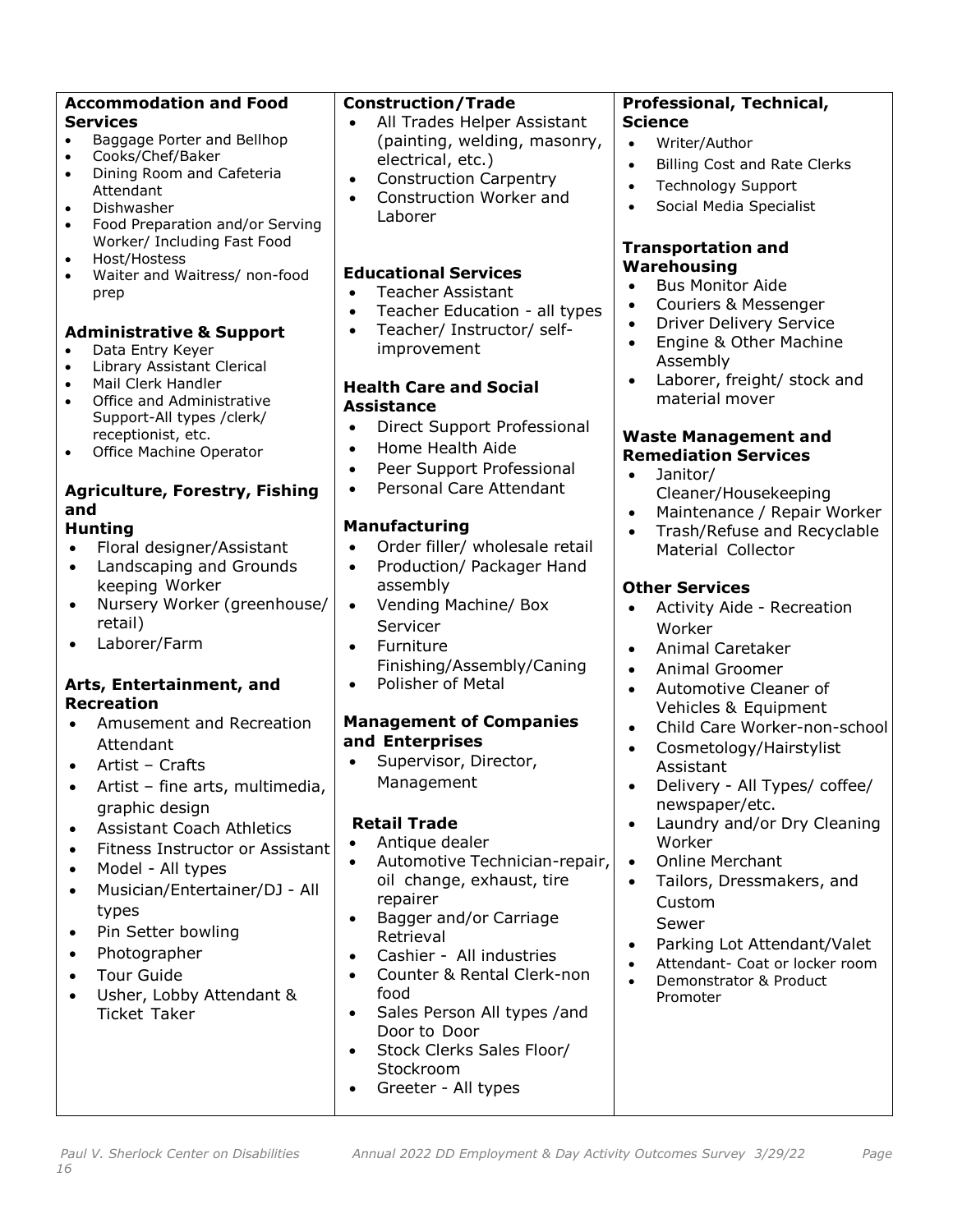## **APPENDIX C: INDUSTRY DEFINITIONS**

#### **NAISC Codes (North American Industry Classification System)**

The North America Industry Classification System (NAISC) is an industry classification system that groups establishments into industries based on the activities in which they are primarily engaged. Resource RI DLT LMI Publication <http://www.dlt.ri.gov/lmi/pdf/naics.pdf>

**Accommodation and Food Services** – This sector is composed of establishments providing customers with lodging and/or preparing meals, snacks, and beverages for immediate consumption. Included are hotels, RV parks and recreational camps, and restaurants.

**Administrative and Support and Waste Management and Remediation Services** – Comprises businesses that perform routine support activities for the day-to-day operations of other organizations. These support services, performed on a contract or fee basis, include: office administration, hiring and placing of personnel, document preparation and similar clerical services, solicitation, telemarketing, collection, security and surveillance services, cleaning, and waste disposal services.

**Agriculture, Forestry, Fishing and Hunting** – Establishments in this sector are described as farms, ranches, dairies, greenhouses, nurseries, orchards, or hatcheries. The sector distinguishes two basic activities: agricultural production and agricultural support activities.

**Arts, Entertainment, and Recreation** – Consists of businesses that operate facilities or provide services to meet various cultural, entertainment, and recreational interests of their patrons. Included are establishments involved in producing, promoting, or participating in live performances, events, or exhibits intended for public viewing; establishments that preserve and exhibit objects and sites of historical, cultural, or educational interest; and establishments that operate facilities or provide services that enable patrons to participate in recreational activities, amusements, hobbies, and leisure time activities. Services NOT included in this sector are resort and casino hotels and restaurants with nightclubs.

**Construction** – Includes establishments primarily engaged in the construction of residential, commercial, and industrial buildings or engineering projects (e.g., highways and utility systems). Construction work done includes new work, additions, alterations, or maintenance and repairs. Also included are establishments engaged in the demolition or wrecking of buildings and other structures, the clearing of building sites, and the sale of materials from demolished structures. Blasting, test drilling, land filling, leveling, earthmoving, excavating, land drainage, and other land preparation are also included.

**Educational Services** – Includes establishments that provide instruction and training in a wide variety of subjects by teachers who explain, tell, demonstrate, supervise, and direct learning. Schools, colleges, universities, training centers, fine arts schools, and sports and recreation instruction are included in Educational Services.

**Finance and Insurance** – The three principal types of activities are: raising funds by taking deposits or issuing securities - thereby incurring liabilities; pooling risks by underwriting insurance and annuities; providing specialized services facilitating and supporting financial intermediation, insurance, and employee benefit programs.

**Information** – Newspapers, book and software publishers, motion picture and sound recording industries, telecommunications, data processing services, and libraries.

**Health Care and Social Assistance** – Offices of physicians, dentists, and other health practitioners, hospitals, medical and diagnostic laboratories, nursing homes, assisted living facilities, mental health and substance abuse facilities, individual and family services, and childcare centers are included.

**Management of Companies and Enterprises** – Examples of establishments that administer, oversee, and manage other establishments of the company or enterprise include centralized administrative offices (human resources), corporate offices, district and regional offices, and head offices.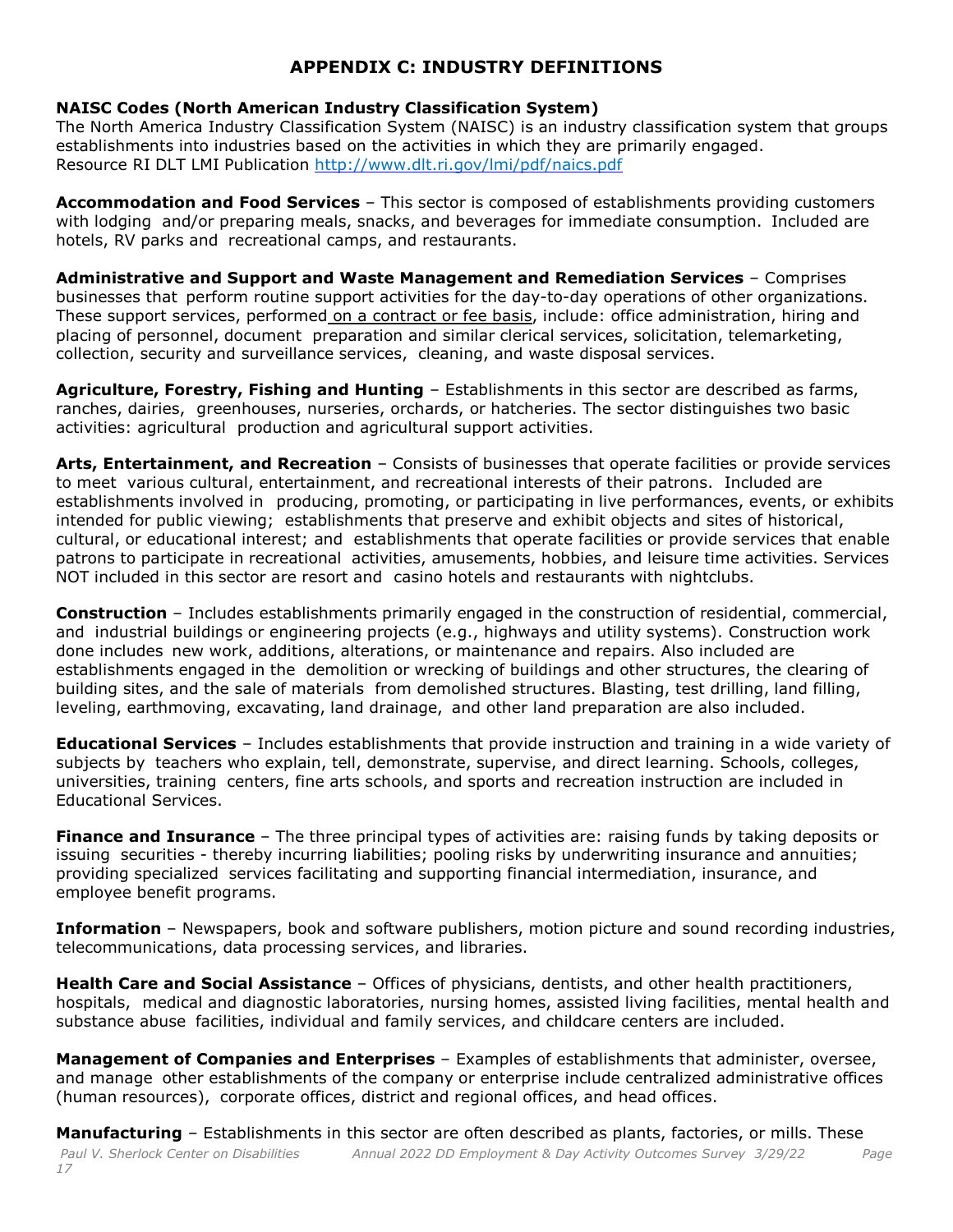establishments generally use power-driven machines and material-handling equipment. This sector may also include establishments that transform materials or substances into new products by hand or in the worker's home, and those engaged in selling products made on the premises to the general public. This includes bakeries, candy stores, and custom tailors.

**Mining** – Includes establishments that extract naturally occurring mineral solids, such as coal and ores; liquid minerals, such as crude petroleum; and gases, such as natural gas. The term mining includes quarrying, well operations, and beneficiating, or other preparation customarily performed at the mine site or as part of the mining activity.

**Other Services (except Public Administration)** – Comprises establishments engaged in providing services not provided for elsewhere in the NAICS classification system. Included are establishments engaged in equipment and machinery repairing, promoting or administering religious activities, grantmaking, advocacy, providing dry- cleaning and laundry services, personal care services, death care services, pet care services, photofinishing services, temporary parking services, dating services, and domestic help, such as maids, butlers, and nannies.

**Public Administration** – Consists of federal, state, and local government agencies that administer, oversee, and manage public programs and have executive, legislative, or judicial authority over other institutions within a given area.

**Professional, Scientific, and Technical Services** – Legal advice and representation; accounting, bookkeeping, and payroll services; architectural, engineering, and specialized design services; computer services, consulting services, research services, advertising services, photographic services, payroll processing services, translation and interpretation services; veterinary services, and other professional, scientific, and technical services.

**Real Estate and Rental and Leasing** – Includes establishments primarily engaged in renting, leasing, or otherwise allowing the use of tangible or intangible assets. Tangible assets include real estate and equipment (without operator); intangible assets include patents and trademarks. Also included are establishments involved in managing, selling, buying, appraising real estate for others, automobile rental and leasing, and video tape, and disc rental.

**Retail Trade** – Sell merchandise in small quantities to the general public. Office supply stores, building materials dealers, plumbing and electrical supply stores, gasoline service stations, automotive dealers, and mobile home dealers are all classified as store retailers. Stores that provide after-sales services such as repair and installation are generally considered retail. Non-store retailers also serve the general public through "infomercials," mail-order, and electronic catalogs, door-to-door solicitation, in-home demonstration, portable carts, and vending machines.

**Transportation and Warehousing** – Comprises industries that provide transportation of passengers and cargo, scenic and sightseeing transportation, transportation support activities, and warehousing and storage for goods. Transportation may be provided by air, rail, road, water, or pipeline.

**Utilities** – Comprises establishments engaged in the provision of electric power, natural gas, steam supply, water supply and sewage removal.

**Wholesale Trade** – Wholesalers are organized to sell or arrange the purchase or sale of (a) goods for resale (i.e., goods sold to other wholesalers or retailers), (b) capital or durable non-consumer goods, and (c) raw and intermediate materials and supplies used in production. This sector comprises two main types of wholesalers: merchant wholesalers that sell goods on their own account and business to business electronic markets, agents, and brokers that arrange sales and purchases for others generally for a commission or fee.